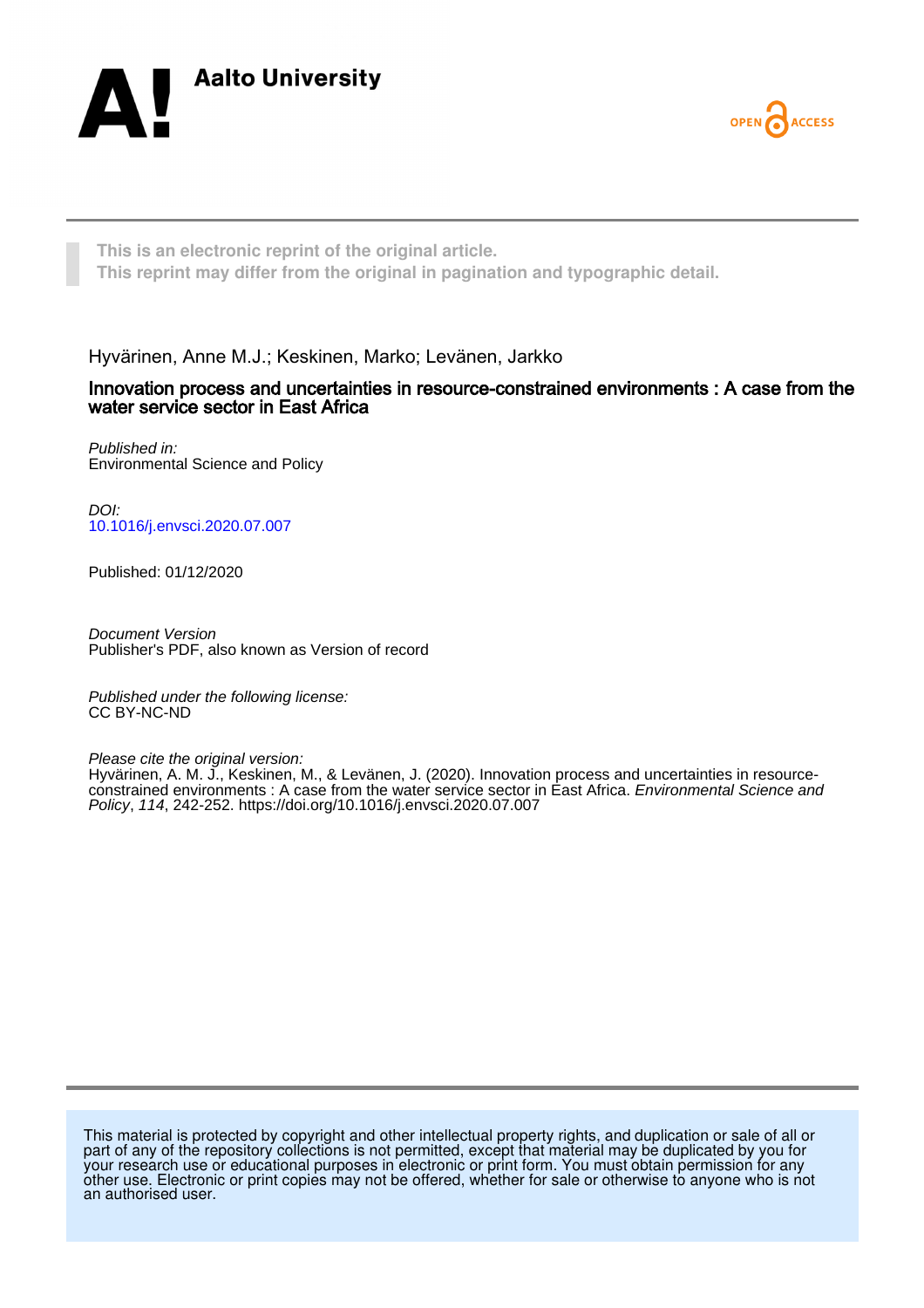

Contents lists available at [ScienceDirect](http://www.sciencedirect.com/science/journal/14629011) 

Environmental Science and Policy



journal homepage: [www.elsevier.com/locate/envsci](https://www.elsevier.com/locate/envsci)

# Innovation process and uncertainties in resource-constrained environments: A case from the water service sector in East Africa



# Anne M.J. Hyvärinen<sup>[a](#page-1-0),</sup>[\\*,](#page-1-1) Marko Keskinen<sup>a</sup>, Jarkko Levänen<sup>b</sup>

<span id="page-1-2"></span><span id="page-1-0"></span><sup>a</sup>*Water and Development Research Group / The New Global Project, School of Engineering, Aalto University, P.O. Box 15200, FI-00076, Aalto, Finland*  <sup>b</sup>*Department of Sustainability Science, School of Energy Systems, Lappeenranta-Lahti University of Technology LUT, FI-15140, Lahti, Finland* 

### A R T I C L E I N F O

### ABSTRACT

*Keywords:*  Resource-constrained innovation Water innovation Water services Developing markets Innovation uncertainties Innovation process

Innovation processes face signifcant and not well-understood uncertainties in resource-constrained environments in developing countries. Through a case study of a water innovation process focused on Kenya, this article studies the prevailing uncertainties and management principles. With the help of a framework that combines information on technological, organizational, commercial and social aspects, our study identifes uncertainties in four distinctive stages of resource-constrained innovation: (1) Ideation and conceptualization, (2) Learningbased product and business development, (3) Scrutinized product and business development and (4) Commercialization. We recognize three principles required to manage uncertainties and develop successful resource-constrained innovations: (1) the utilization of versatile research and development approaches, (2) building internal acceptability, trust and legitimacy and (3) leveraging range of partnerships and networks to access complementary resources and capabilities in diferent process stages. Our fndings suggest that management of uncertainties requires proactive utilization of partner networks and context-specifc strategies in diferent stages. With this research, we contribute to the understanding of innovation processes by advancing process-based knowledge of water innovation, uncertainties and related management strategies in resourceconstrained environments.

#### **1. Introduction**

The world's largest socio-economic group, conceptualized as the Base-of-the-Pyramid (BOP), consists of about four billion people living close to the poverty line in developing areas ([Prahalad, 2012](#page-10-0), [2004](#page-10-1)). These people are often faced with various additional constraints—such as limited access to water—to which market-based approaches and innovation are proposed as a medium. Even though the discourse linking poverty alleviation, innovations and business activities emerged over a decade ago [\(Hart and Christensen, 2002;](#page-10-2) [Prahalad, 2004](#page-10-1); [Prahalad and Hammond, 2002](#page-10-3); [Prahalad and Hart, 2002\)](#page-10-4), [\(Hart and](#page-10-2)  [Christensen, 2002](#page-10-2); [Prahalad, 2004](#page-10-1); [Prahalad and Hammond, 2002](#page-10-3); [Prahalad and Hart, 2002](#page-10-4)), various aspects related to such linkages are not thoroughly understood and/or remain contested [\(Pansera, 2018](#page-10-5); [Smith et al., 2014\)](#page-11-0).

The existing innovation literature has focused mainly on the qualities and types of products, services and business models, as well as on technological features and organizational practices ([Gebauer et al.,](#page-10-6)  [2017;](#page-10-6) [Gebauer and Saul, 2014](#page-10-7); [Rao, 2013](#page-11-1); [Ray and Ray, 2011](#page-11-2); [Rosca](#page-11-3)  [et al., 2017](#page-11-3); [Seelos and Mair, 2007](#page-11-4); [Winterhalter et al., 2017](#page-11-5), [2015](#page-11-6)). Resource-constrained innovations' implications and linkages to sustainable development have also raised interest [\(Hyvärinen et al., 2016](#page-10-8); [Levänen et al., 2015\)](#page-10-9). Less attention has been paid to the complexity, cost and time-consuming nature of resource-constrained innovation processes, sectoral peculiarities and the diferent roles partners have in diferent phases of the innovation process. Furthermore, the great number of diverse uncertainties prevalent along the innovation process—and their management strategies—remain understudied [\(Böhle,](#page-10-10)  [2011;](#page-10-10) [Hall et al., 2014b](#page-10-11), [2011](#page-10-12); [Melander and Tell, 2014](#page-10-13)) although overcoming them is a precondition for successful innovation.

The United Nations' Sustainable Development Goals (SDGs) ([United](#page-11-7)  [Nations General Assembly, 2015](#page-11-7)) emphasise the role of the private sector and partnerships in solving global development challenges. The SDGs address several water-related challenges such as the provision of

<span id="page-1-1"></span>⁎ Corresponding author.

<https://doi.org/10.1016/j.envsci.2020.07.007>

*Abbreviations:* ATM / water ATM, Automated teller machine: Automatic water dispensing machine with an integrated mobile prepayment and real-time monitoring system; BOP, Base-of-the-Pyramid; NGO, Non-governmental organization; O&M, Operation and Maintenance; R&D, Research and Development; SDG, Sustainable Development Goal; TCOS, Technological, Commercial, Organizational and Social; WASH, Water, Sanitation and Hygiene

*E-mail address: anne.hyvarinen@aalto.fi (A.M.J. Hyvärinen).* 

Received 31 August 2019; Received in revised form 2 July 2020; Accepted 5 July 2020

<sup>1462-9011/ © 2020</sup> The Authors. Published by Elsevier Ltd. This is an open access article under the CC BY-NC-ND license (http://creativecommons.org/licenses/BY-NC-ND/4.0/).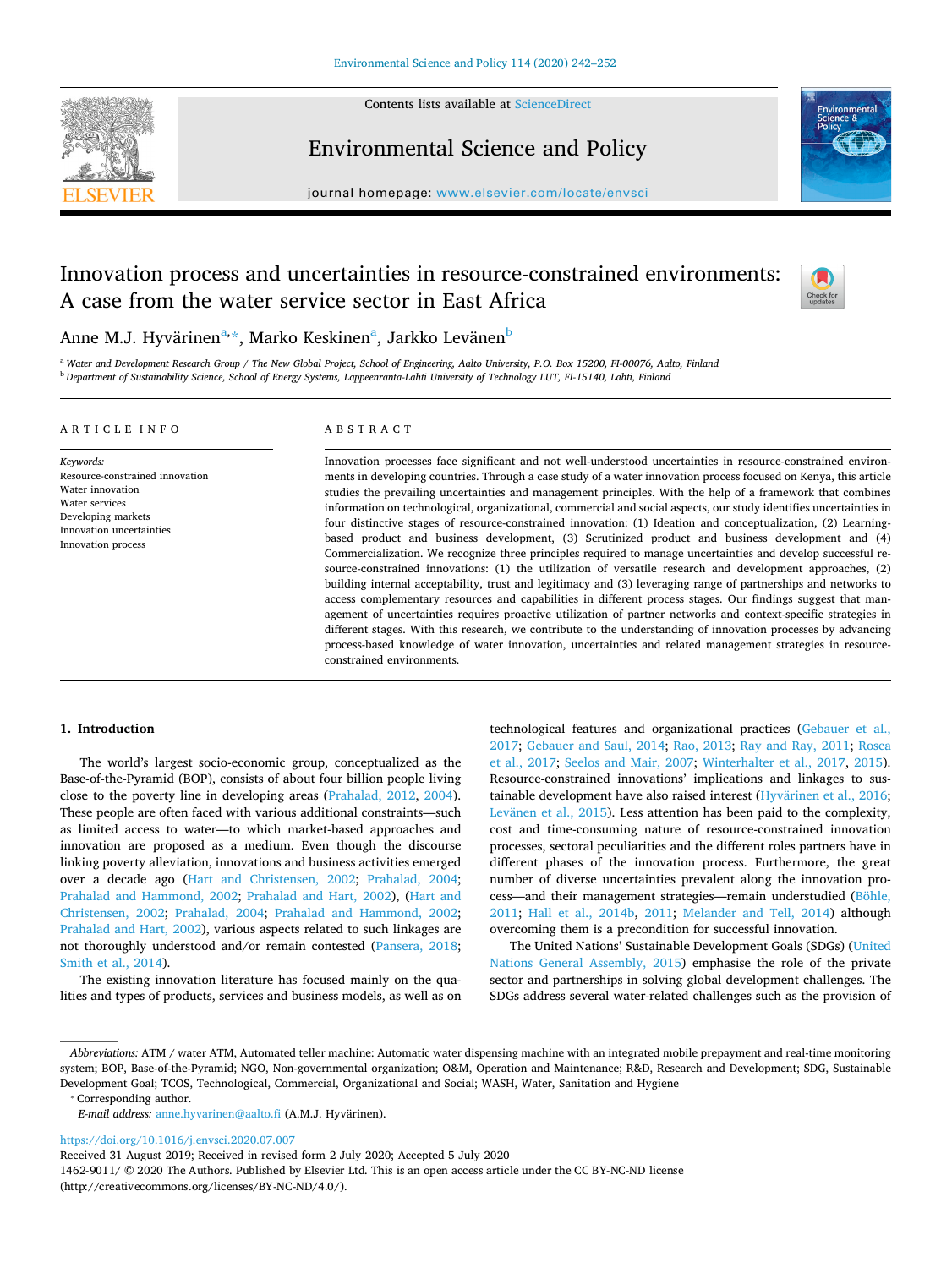water supply, sanitation and hygiene (WASH), which is generally seen as the responsibility of the public sector—namely the central and local governments. While the SDGs set ambitious targets for WASH, several areas remain underserved and in need of novel solutions. For example, in Sub-Saharan Africa 39 % of the population lacks access to basic drinking water services, 69 % to basic sanitation services [\(UNICEF and](#page-11-8)  [WHO, 2019](#page-11-8)), and implementation and governance challenges are common ([Yinusa and Wehn, 2016\)](#page-11-9). The water services sector provides therefore a good example of an operational environment that can create new opportunities for private sector engagement and innovation, but also generates diverse uncertainties for companies' innovation processes [\(Annala et al., 2018;](#page-10-14) [Gebauer and Saul, 2014](#page-10-7); [Karnani, 2007](#page-10-15); [Sousa-Zomer and Cauchick Miguel, 2018\)](#page-11-10) and call for new policies ([Leach et al., 2010](#page-10-16)).

In this article, we study the uncertainties that shape the resourceconstrained innovation process in the water services sector in Kenya. While water is physically scarce in certain regions of Kenya, it is also common that the lack of sustainable water services stems from institutional and operational challenges ([Foster and Hope, 2017](#page-10-17); [Whaley](#page-11-11)  [and Cleaver, 2017;](#page-11-11) [Yinusa and Wehn, 2016](#page-11-9)). Many water points and even utilities lack optimal revenue collection approach, operation and maintenance schemes as well as funding. Unsuitable technologies and inadequate skills and capabilities further impede service sustainability. Poverty hampers access to all kinds of services, including water and sanitation, with low-income people often in the most vulnerable positions, spending more time and money to access water. These aspects underline the need for new solutions and ways of working in the water sector—including private sector engagement and innovations beyond technological solutions. Our study focuses on the entire innovation process of Grundfos Lifelink, which aims to meet the sustainability challenges in the water sector in resource-constrained environments such as Kenya. We analyse the diversity of uncertainties faced during Lifelink's ten-year development process, and identify principles for strategies utilized in managing the uncertainties. Our hypothesis is that an agile variety of approaches and a range of partners are required for resource-constrained water innovation.

Frameworks for evaluating innovations and the embedded uncertainties traditionally focus on technological and commercial viability as well as on companies' capability to generate return on the investment [\(Hall and Martin, 2005](#page-10-18); [Jalonen, 2011;](#page-10-19) [Matos and Hall,](#page-10-20)  [2007\)](#page-10-20). Social uncertainties, which are often external to the individual company, have attracted less interest ([Hall and Martin, 2005](#page-10-18)). Yet, we argue that managing social uncertainties with appropriate strategies is particularly important in resource-constrained environments. To understand the diversity and evolution of uncertainties, we utilize in this article the TCOS framework, which distinguishes Technological, Commercial, Organizational and Social forms of uncertainty ([Hall et al.,](#page-10-11)  [2014b,](#page-10-11) [2011;](#page-10-12) [Hall and Martin, 2005](#page-10-18))..

To our knowledge, this article presents the frst chronological, process-based study that looks systematically at the management of uncertainties throughout the entire resource-constrained innovation process. Theoretically, we provide a novel way to apply the TCOS framework to understand the innovation process and uncertainties in diferent stages. Our practical aim is to use the gained understanding to recognize the key principles for the successful management of such uncertainties. This article is guided by the following research question: What are the key uncertainties throughout a water innovation process in a resource-constrained environment, and how to manage such uncertainties? Through such a question, we also depict the stages of the resource-constrained water innovation process.

The article is structured as follows. The general context for our research is presented in this section, followed by a short section that sets the scene for innovations in resource-constrained environments such as Kenya. The third section describes the research methodology, data sources and analysis, as well as the case. The fourth section presents the analysis and key findings from our case, synthesising first the four

distinctive stages of the innovation process and then describing the key uncertainties across the innovation process. Following that, we discuss the three principles we recognise for the strategies to manage such uncertainties. Finally, we discuss the key implications of our study, followed by brief conclusions.

### **2. Innovation in resource-constrained environments**

Innovations usually build on the affluence of resources (Prahalad [and Mashelkar, 2010](#page-10-21)). Yet in developing countries, innovations largely stem from the scarcity of material resources, limited affluence of customers, lack of time, and environmental and institutional constraints ([Cunha et al., 2014](#page-10-22); [de Georgio Ferrari Trecate et al., 2020;](#page-10-23) [Duker et al.,](#page-10-24)  [2020;](#page-10-24) [Pansera and Owen, 2015;](#page-10-25) [Ramani et al., 2012\)](#page-11-12). New narratives, models, and conceptualizations of resource-constrained innovation are emerging ([Foster and Heeks, 2013;](#page-10-26) [Hossain, 2020](#page-10-27); [Mulgan et al., 2007](#page-10-28); [Mvulirwenande and Wehn, 2019;](#page-10-29) [Radjou and Prabhu, 2014;](#page-10-30) [Sarkar and](#page-11-13)  [Pansera, 2017;](#page-11-13) [Smith et al., 2014;](#page-11-0) [Williamson, 2010](#page-11-14); [Zeschky et al.,](#page-11-15)  [2014\)](#page-11-15), all characterized by an aim to respond to the needs and desires of the people in resource-constrained environments by combining a market-based approach with social and/or environmental values ([Cunha et al., 2014;](#page-10-22) [Pansera and Owen, 2015;](#page-10-25) [Zeschky et al., 2014](#page-11-15)).

The process of developing resource-constrained innovation is described as continuous learning and refnement [\(Prahalad, 2012\)](#page-10-0). Traditional models for managing and conducting innovation suggest that the process consists of a rather linear and sequential set of activities, with screenings for continuation in between idea generation, idea selection, development and launch/commercialization ([Cooper, 2008](#page-10-31), [1990;](#page-10-32) [Cooper and Sommer, 2016](#page-10-33); [Rothwell, 1994;](#page-11-16) [Utterback, 1971](#page-11-17); [Wheelwright and Clark, 1992\)](#page-11-18). At the same time, various uncertainties, institutional voids and complexities prevalent in resource-constrained environments shape the innovation processes and their outcomes ([Karnani, 2007;](#page-10-15) [Khanna and Palepu, 2010;](#page-10-34) [Mair et al., 2012](#page-10-35); [Olsen and](#page-10-36)  [Boxenbaum, 2009;](#page-10-36) [Sinkovics et al., 2014](#page-11-19)). As a result, a more iterative approach is advocated, together with a collaborative partnership and the frugal use of technology and resources ([Ray and Ray, 2011](#page-11-2)). While traditional innovation process models remain infuential, they may not ft well in such environments—this is often the case with new markets and/or technological breakthroughs [\(Salerno et al., 2015\)](#page-11-20). Besides processes and outcomes, understanding and addressing innovation-related uncertainties is also a focal point for the development of adequate and efective innovation management strategies.

To innovate in resource-constrained environments, organizations need to tap into new types of knowledge, resources and capabilities and develop difering strategies, organizational structures, practices, business models and R&D processes ([Gebauer and Saul, 2014](#page-10-7); [Hart et al.,](#page-10-37)  [2016;](#page-10-37) [Hart and Christensen, 2002;](#page-10-2) [London and Hart, 2004](#page-10-38); [Wehn and](#page-11-21)  [Montalvo, 2018a;](#page-11-21) [Winterhalter et al., 2015;](#page-11-6) [Zeschky et al., 2011](#page-11-22)). Collaboration and partnerships, especially with local organizations, are typically important and leveraged in resource-constrained innovation. Partners, such as non-governmental organizations (NGOs), international organizations, local entrepreneurs, government agencies, universities and even the BOP, can hold a diversity of roles [\(Hietapuro and](#page-10-39)  [Halme, 2015](#page-10-39); [Hyvärinen et al., 2016](#page-10-8); [Kolk et al., 2014;](#page-10-40) [Ramani and](#page-11-23)  [Mukherjee, 2014;](#page-11-23) [Rivera-Santos et al., 2012a;](#page-11-24) [Webb et al., 2010](#page-11-25)). Partnerships enable exchange of complementary resources and cocreation of solutions [\(Mvulirwenande and Wehn, 2019;](#page-10-29) [Wehn and](#page-11-21)  [Montalvo, 2018a\)](#page-11-21) and better innovation difusion [\(Ramani and](#page-11-23)  [Mukherjee, 2014\)](#page-11-23). In addition, local organisations have been shown to diminish the social and institutional distance that multinational enterprises often face in developing markets ([London and Hart, 2004](#page-10-38); [Rivera-Santos et al., 2012b;](#page-11-26) [Webb et al., 2010](#page-11-25)).

Finally, it is important to note that innovation in resource-constrained environments is a multi-dimensional, often politically sensitive, and sometimes disputed idea ([Arora and Romijn, 2012;](#page-10-41) [Karnani,](#page-10-15)  [2007\)](#page-10-15). Concerns have been raised about the recipients of benefts: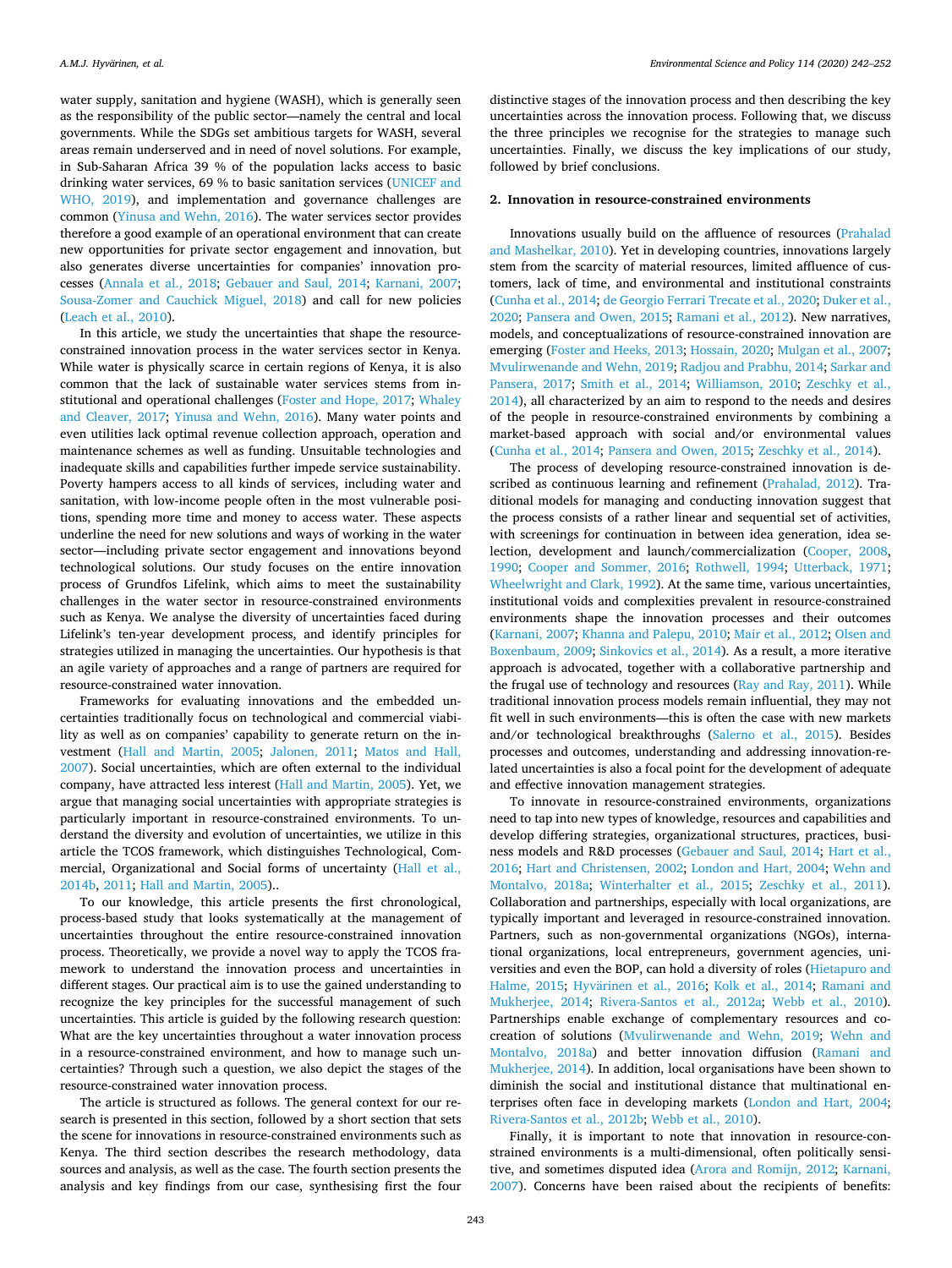whether it is only the companies developing solutions or the users as well [\(Pansera and Owen, 2018](#page-10-42)). Similar concerns have been raised on the sustainability of the users' participation in the innovation process ([Sandman et al., 2018](#page-11-27); [Steen, 2011\)](#page-11-28). It has also been argued that innovations may end up maintaining or even strengthening unequal power structures and environmentally harmful market models ([Pansera, 2018](#page-10-5)). These critical perspectives on innovation management are especially relevant in developing countries, where people cannot necessarily afford new basic products and services, even though they may be innovative from the perspective of sustainability or societal development ([Pansera and Owen, 2018\)](#page-10-42).

### **3. Research methodology and data**

### <span id="page-3-0"></span>*3.1. Research methodology and analytical frameworks*

We apply a case study as the key research methodology ([Eisenhardt,](#page-10-43)  [1989;](#page-10-43) [Yin, 2014\)](#page-11-29), and make use of a variety of methods to collect data on our case. The case study is complemented and compared with an extensive literature review focusing on innovation management in resource-constrained environments. Such a methodology enables us to profoundly explore the context and structure of the entire innovation process.

The studied case is the first commercially oriented resource-constrained innovation venture developed and implemented by Grundfos, a western multinational company. It is considered to be a representative case in providing a view to a water innovation process conducted in a resource-constrained environment due to the process and outcome characteristics, and the attention such innovations have received ([Foster and Hope, 2017;](#page-10-17) [Komakech and Kaemdin, 2019](#page-10-44); [Whaley and](#page-11-11)  [Cleaver, 2017\)](#page-11-11).

Two frameworks are used for structuring our analysis. Firstly, we draw on chronological innovation stages ([Rothwell, 1994](#page-11-16); [Salerno](#page-11-20)  [et al., 2015](#page-11-20); [Utterback, 1971](#page-11-17); [Wehn and Montalvo, 2018b](#page-11-30)) to describe the development of the studied innovation process over time. We utilize and move between innovation process literature and our data to defne the key stages of the studied innovation process. Secondly, we use the TCOS framework [\(Hall et al., 2011](#page-10-12); [Hall and Martin, 2005](#page-10-18)) for identification and thematic categorization of uncertainties along the innovation process. TCOS framework's theoretical constituents are in innovative uncertainty, innovation value-added chain, and stakeholder analysis. The framework characterizes innovation uncertainties under four categories, which must be overcome before a solution qualifes as a successful innovation ([Hall et al., 2014b,](#page-10-11) [2011;](#page-10-12) [Hall and Martin, 2005](#page-10-18)):

- Technological uncertainty: Technological feasibility and functionality of the innovation
- Commercial uncertainty: Commercially viability and market/industrial success of the innovation
- Organizational uncertainty: Innovation's consistency with the company's overall strategy and capabilities, capability to appropriate the benefts of the technology, and organization and management of resources and capabilities to capture proft
- Social uncertainty: Societal acceptability of the innovation and stakeholder impact.

For this study, the strength of TCOS lies in its broad yet clearly structured scope: we utilize the four categories to structure our research and to recognize key uncertainties. The framework includes social uncertainties -typically a key concern in resource-constrained innovationwhich can provide socio-political legitimacy for technologies and reduce future technological and commercial [\(Hall et al., 2011\)](#page-10-12). Understanding them is of principal importance, especially for western companies who are used to operating in a diferent socio-economic and political environment [\(London and Hart, 2004\)](#page-10-38). We use the two frameworks in two complementary ways to structure our analysis: frst we

apply both frameworks for the thematic uncertainty analysis at different innovation process stages ([Table 2](#page-5-0) and Supplementary Material), and then the TCOS framework as an auxiliary tool for recognizing principles for uncertainty management strategies along the process (Section [4](#page-6-0)).

As a single case study, the limitations of this study are related to the generalization of the results. The case study focuses on the development of a novel application to improve water service delivery, fnancial sustainability and operational transparency at communal water points in Kenya. Thus, the conclusions and implications presented might not be valid in other sectors and in diferent contexts. We seek to enhance the applicability of the results by refecting our results against the literature and similar studies (Section [5](#page-7-0)).

### *3.2. Data sources, collection and analysis*

An abductive approach is adopted to collect and analyse data for the selected case study, enabling continuous movement between empirical and theoretical worlds [\(Dubois and Gadde, 2002](#page-10-45)). The data collection is based on a variety of research methods across scales, including: (1) Five semi-structured key informant interviews with the executives of the case company in 2016 and 2017 (see Appendix A); (2) feld observations, three interviews with the case company's local employees, and fve user interviews in Kenya in 2016 and 2017 (see Appendix A); and (3) the gathering of relevant documentary material (secondary data) in the form of news, company reports and websites, videos, blogs, expert reports and academic publications (see Appendix A).

The main topics covered in the semi-structured interviews with key informants included (1) Innovation process and its stages, (2) Organizational aspects, (3) Uncertainties and their management along the innovation process (resources, capabilities, partners and collaboration in the value chain), and (4) Features and qualities of the innovation. Documentary material was utilized to construct the history of the case from 2007, and to complement and compare the results from the interviews and field observations. Of particular importance to understand the frst years of Grundfos Lifelink was the conference publication by [Andersen \(2011\).](#page-10-46)

The studied innovation process was frst chronologically mapped to recognize key activities and stages of the process and to observe changes between product, business model, and market development activities as well as managerial aspects [\(Table 1](#page-4-0)). This was followed by an analysis of the data with the help of the TCOS framework. The data was coded respectively using ATLAS.ti software, and the uncertainties along the process stages were recognized [\(Table 2](#page-5-0)). The principles for uncertainty management strategies were identifed with the help of coding, including codes for R&D approaches and metrics, external and internal resources and capabilities as well as internal acceptance and support. Lastly, another loop of data analysis was conducted to ensure the suitability of the selected TCOS framework and categories for management approaches. Further interpretation of data was utilized to identify and cross-check the means for managing uncertainties.

### *3.3. Case overview: Grundfos Lifelink*

Grundfos is one of the leading pump manufacturers in the world. Besides traditional Grundfos products, a range of other solutions are developed in the more independent New Business unit [\(Grundfos,](#page-10-47)  [2008\)](#page-10-47). One of these is the Grundfos Lifelink organization, established in 2007 with the objective of developing and commercializing innovative water service solutions and business models for the developing markets, including BOP, where sustainability, equal access and maintenance of water services remain inadequate.

Lifelink is Grundfos' frst commercially-oriented initiative for the BOP markets. Based on previous experiences and knowledge gained through corporate social responsibility activities and philanthropy, the Lifelink solutions were set to solve common water service challenges,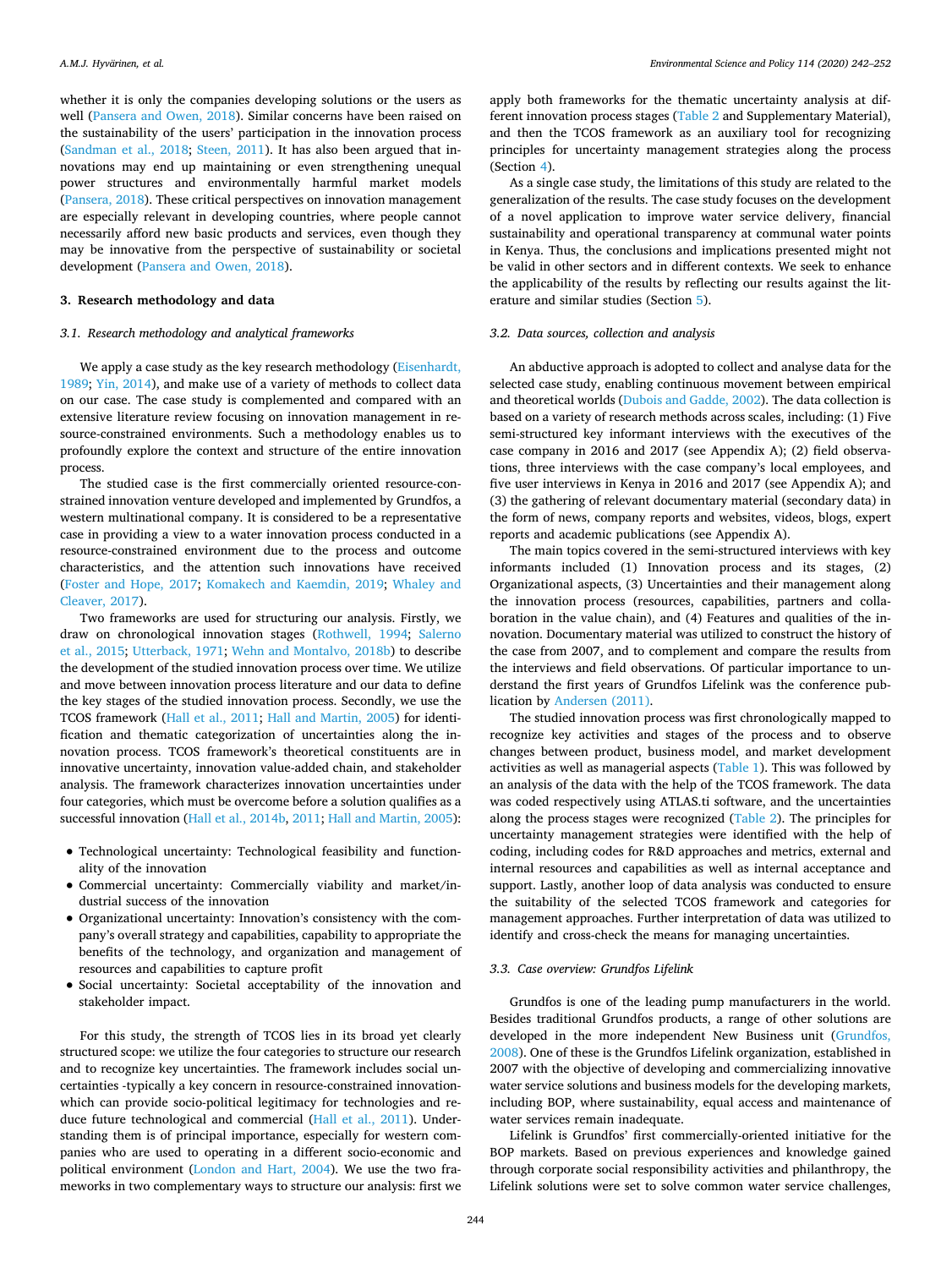<span id="page-4-0"></span>

| The key water innovation process and solution qualities across four main stages of the Lifelink's innovation process. | Commercialization, multi-partnership model<br>2016<br>Scrutinized product & business development<br>2014-2015<br>Learning-based, product & business<br>development 2009-2013<br>Water innovation process in a resource- Ideation & conceptualization 2007-2008 | More traditional KPIs: e.g. standard unit cost,<br>Grundfos-wide commercialization, scaling up<br>to traditional customers. Lifelink focuses on<br>Grundfos focuses on innovation, R&D, sales<br>integrated to more traditional processes of<br>Strong partnerships for downstream<br>Lifelink product range development<br>activities, including sales and local<br>community engagement<br>warranty rates<br>new markets<br>Grundfos<br>Utilizing globally operating corporations as partners<br>e.g. Ericsson mobile interconnect removed the need<br>Outsourced manufacturing brought in-house, price<br>activities, including global NGOs and local service<br>Strategic partnerships developed for downstream<br>Verification of technological aspects and<br>Formal state-gate development process<br>to negotiate with all operators<br>commercial viability<br>Local role decreased<br>lowered 80 %<br>providers<br>Market experimentation and understanding<br>Active role in community management and<br>Towards more structured way of working,<br>application requirements, customers and<br>Engagement of local NGOs, consultants,<br>Iterative approach, testing prototypes,<br>willingness to pay – confirming value<br>KPIs: lessons per dollar<br>learning from the field<br>capability building<br>customer partners<br>proposition<br>Safaricom (local) and later Vodacom (global)<br>Mobile payment interface co-developed with<br>Prototypes manufactured by a development<br>Small independent Lifelink team working<br>Local presence and knowledge gradually<br>Evaluation of commercial potential and<br>Iterative approach, rapid prototyping<br>Collaboration with local NGOs<br>strengthened<br>feasibility<br>partner<br>freely | - Connecting funding partners with local<br>Raising awareness of the technology<br>Suitability of the solution for tender<br>Commercialization of 3rd generation<br>implementation partners<br>processes in target areas<br>embedded software, i.e., printed circuit boards<br>- Programmable logic controllers replaced with<br>- Mobile payments with various operators<br>Water ATM as a separate product, not a<br>Size and weight of ATM reduced<br>3rd generation Lifelink water ATM<br>complete water kiosk<br>supported<br>- Water payments to increase sustainability,<br>New requirements: rigidity, low service<br>- Water credit transfers between users<br>needs, easy to use and maintain<br>2nd generation Lifelink water ATM<br>- Efficient revenue collection<br>Multiple water outlets<br>not covering all costs<br>Water payments and community loans to<br>- Increased sustainability of water points<br>- Complete water kiosks including, e.g.,<br>- Online water management system<br>1 st generation Lifelink water ATM<br>Mobile payments, water cards<br>pumps, solar panels<br>cover investment |
|-----------------------------------------------------------------------------------------------------------------------|----------------------------------------------------------------------------------------------------------------------------------------------------------------------------------------------------------------------------------------------------------------|---------------------------------------------------------------------------------------------------------------------------------------------------------------------------------------------------------------------------------------------------------------------------------------------------------------------------------------------------------------------------------------------------------------------------------------------------------------------------------------------------------------------------------------------------------------------------------------------------------------------------------------------------------------------------------------------------------------------------------------------------------------------------------------------------------------------------------------------------------------------------------------------------------------------------------------------------------------------------------------------------------------------------------------------------------------------------------------------------------------------------------------------------------------------------------------------------------------------------------------------------------------------------------------------------------------------------------------------------------------------------------------------------------------------------------------------------------------------------------------------------------------------------------------------------------------------------------------------------------------------------------------------------------------------------------------------------------------------------------------------------------------|----------------------------------------------------------------------------------------------------------------------------------------------------------------------------------------------------------------------------------------------------------------------------------------------------------------------------------------------------------------------------------------------------------------------------------------------------------------------------------------------------------------------------------------------------------------------------------------------------------------------------------------------------------------------------------------------------------------------------------------------------------------------------------------------------------------------------------------------------------------------------------------------------------------------------------------------------------------------------------------------------------------------------------------------------------------------------------------------------------------------------|
| Table 1                                                                                                               | constrained environment                                                                                                                                                                                                                                        | including main product, business<br>model, and market development<br>activities<br>Approach                                                                                                                                                                                                                                                                                                                                                                                                                                                                                                                                                                                                                                                                                                                                                                                                                                                                                                                                                                                                                                                                                                                                                                                                                                                                                                                                                                                                                                                                                                                                                                                                                                                                   | Solution qualities                                                                                                                                                                                                                                                                                                                                                                                                                                                                                                                                                                                                                                                                                                                                                                                                                                                                                                                                                                                                                                                                                                         |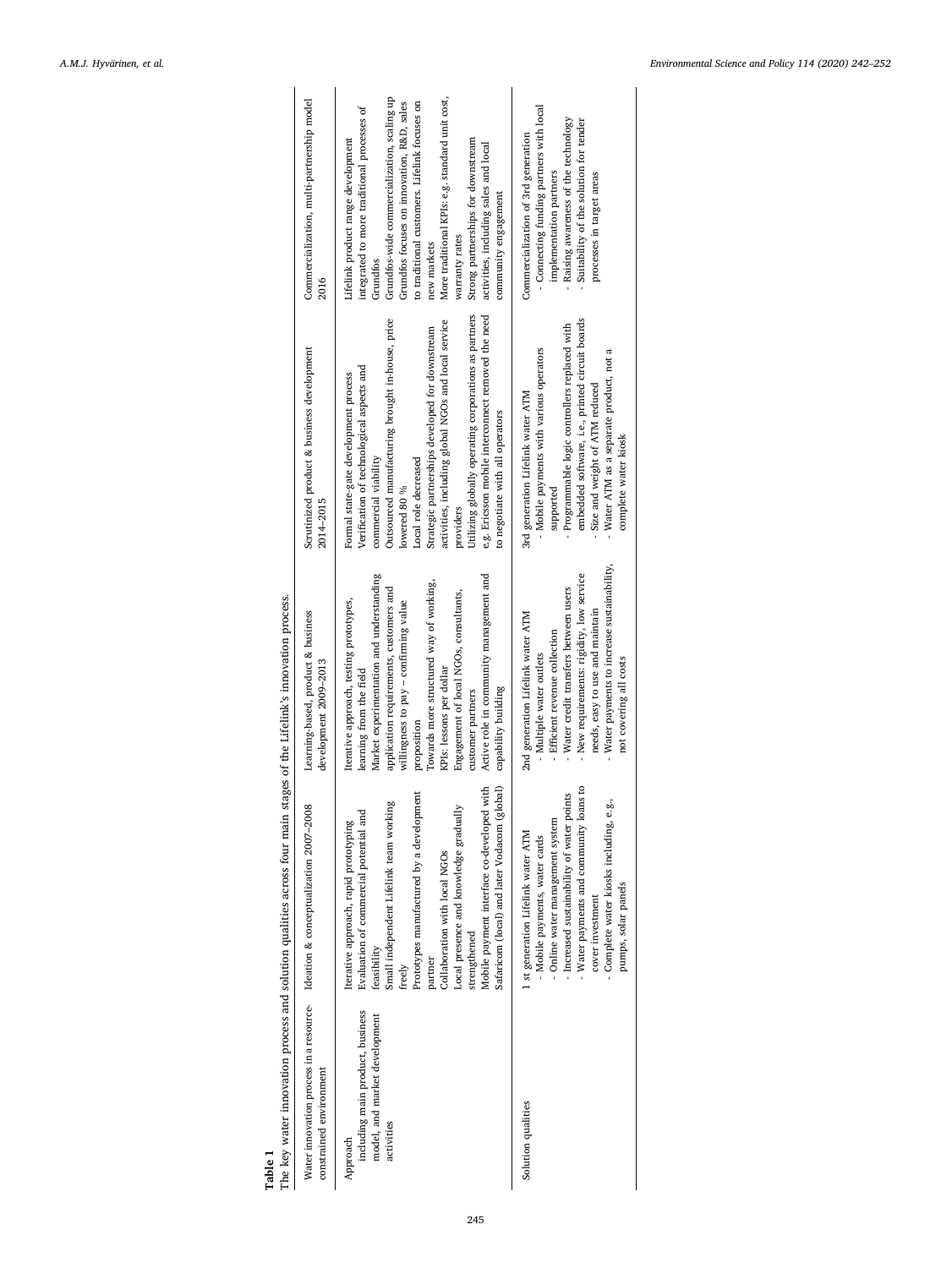<span id="page-5-0"></span>

| Table 2        |                                                                                                                                                                                                                    |                                                                                                                                                                                                         | Recognized main uncertainties across four stages of the Lifelink innovation process, structured according to the TCOS framework. Bolded text represents the uncertainties requiring particular attention in that stag.                                                             |                                                                                                                                                                                                                                                                           |
|----------------|--------------------------------------------------------------------------------------------------------------------------------------------------------------------------------------------------------------------|---------------------------------------------------------------------------------------------------------------------------------------------------------------------------------------------------------|------------------------------------------------------------------------------------------------------------------------------------------------------------------------------------------------------------------------------------------------------------------------------------|---------------------------------------------------------------------------------------------------------------------------------------------------------------------------------------------------------------------------------------------------------------------------|
| Uncertainties  | Ideation & conceptualization                                                                                                                                                                                       | Learning-based, product & business<br>development                                                                                                                                                       | Scrutinized product & business development                                                                                                                                                                                                                                         | Commercialization, multi-partnership model                                                                                                                                                                                                                                |
| Technological  | Transaction costs of SMS/mobile payment<br>Potential applications/technologies<br>Technological requirements<br>solutions                                                                                          | Compatibility of Lifelink with various mobile<br>Product and technological features<br>operators, transaction costs<br>Outsourced manufacturing<br>Expensive technologies                               | Achieving required technology levels and passing gates of<br>Including correct product and technological features<br>Understanding the application and technologies<br>Simplicity of use and O&M<br>the development process                                                        | Matching the needs and special requirements of customers<br>State of infrastructure Lifelinks are based on                                                                                                                                                                |
| Commercial     | Customer's willingness to pay for service<br>Lack of commercial experience<br>Distance to local stakeholders<br>Unknown customer segment<br>Lack of market information<br>Unbanked population<br>/ product         | Sufficiency of water payments to increase<br>Commercial potential of Lifelink<br>sustainability, business model<br>Reliability of partners<br><b>Transaction</b> costs<br>O&M model<br>Price            | countries), strong role of donors and other development sector<br>Few key players in the market (water sector in developing<br>Business model, servicing schemes and suppliers<br>Preparing for sales, convincing customers<br>Suitability for public tendering<br>actors<br>Price | Strong role of donors and other development sector<br>Inclusion of Lifelink in procurement documents for<br>Variability in water use from Lifelinks<br>Commercialization and scaling up<br>grants and tendering processes<br>Price-quality ratio<br>Competition<br>actors |
| Organizational | (Lifelink), new technology, new market<br>Lack of experience: new organization<br>Lack of appropriate resources and<br>capabilities                                                                                | Role of Lifelink organization in the value chain<br>Distance to Grundfos - understanding, position,<br>organizational structures (e.g., for sales)<br>Capability to develop a commercialized<br>product | Lifelink organization in a different 'space' than Grundfos, lack of<br>Organizational structures for commercialization: Lifelink or<br>How and why Grundfos would bring to market<br>understanding by Grundfos.<br>Grundfos.                                                       | Need for different processes and procedures due to<br>Need for different components: Grundfos approval<br>completely different market segments and areas<br>times are long, sourcing from other places.<br>Loss of agility under Grundfos                                 |
| Social         | Lack of understanding the environment<br>Differing organizational logics (NGOs,<br>Impact of local habits, traditions<br>Local business practices<br>Unbanked population<br>Creating local buy-in<br>local actors) | WASH understanding, habits, use of water<br>environment and<br>Logistics and accessibility<br>Local business practices<br>Suitability to local<br>Daily economics<br>Local buy-in<br>capacities         | Social acceptability of Lifelink solutions<br>Lifelink as primary source of water<br>Attitude towards water payments                                                                                                                                                               | WASH knowledge, water-use habits<br>Lifelink as primary source of water<br>Acceptance of Lifelink solutions<br>Capacity of technical people<br>Willingness to pay for water<br>Site selection                                                                             |
|                |                                                                                                                                                                                                                    |                                                                                                                                                                                                         |                                                                                                                                                                                                                                                                                    |                                                                                                                                                                                                                                                                           |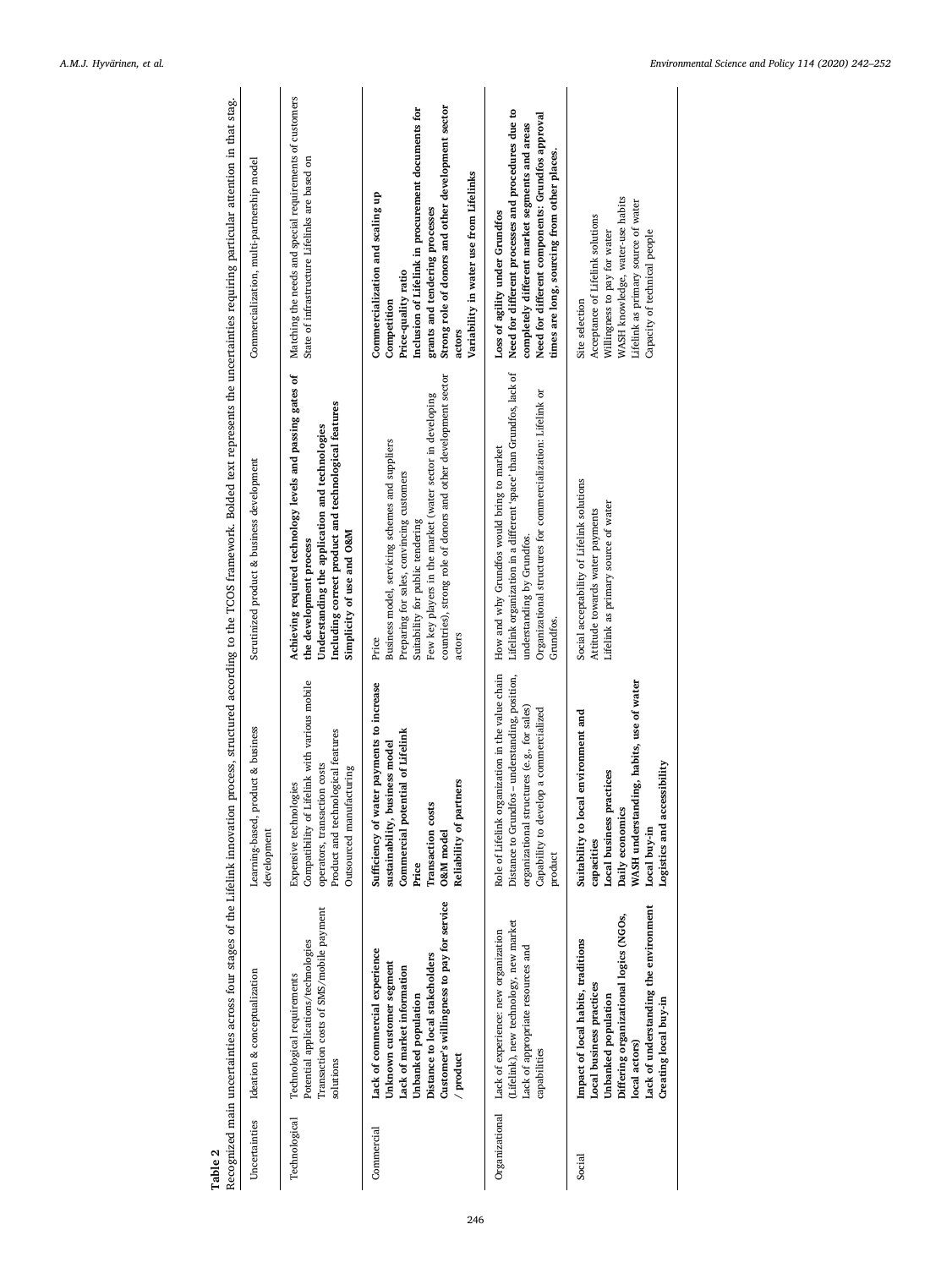namely poor operation and maintenance of water distribution points, water monitoring and mismanagement of funds, and the use of diesel generators as a source of energy ([Grundfos, 2018a\)](#page-10-48). In Kenya, 41 % of the population lacks access to basic drinking water services ([UNICEF](#page-11-8)  [and WHO, 2019\)](#page-11-8), and sustainability of these services is often compromised due to the aforementioned challenges. Based on prior activities and the need for improved water services, Kenya was selected as the development environment and frst market area for Lifelink.

Today, the Lifelink product family consist of two products—AQtap and AQpure. AQtap is a Water ATM, i.e. a water-dispensing unit for revenue collection and remote monitoring. In AQtap, mobile prepayment platforms are utilized for money transactions ([Grundfos, 2016](#page-10-49)). AQpure is a UV-based modular water treatment system [\(Grundfos,](#page-10-50)  [2018b\)](#page-10-50). Our research focuses on the innovation process of the prepaid water ATM, although the two products partially share the same roots.

### <span id="page-6-0"></span>**4. Water innovation process and uncertainties in resourceconstrained environments**

#### *4.1. Critical stages for resource-constrained innovation process*

The studied innovation process, including approach, key activities and qualities, are summarized with the help of chronological innovation stages in [Table 1](#page-4-0). Based on the literature and our case study, we recognized four distinctive stages in Lifelink's innovation process: (1) Ideation, conceptualization and early design, (2) Learning-based product and business development, (3) Scrutinized product and business development, and (4) Commercialization through a multi-partnership model. It is important to note that while the stages are described in a linear manner, all stages have involved an iteration between ideation, development activities, prototyping and testing.

The first years of the innovation process is characterized by an agile, iterative, learn-by-doing approach. The development team focused on discovering water services challenges, local requirements and market potential of an automated prepay water dispensing system. Knowledge and capabilities of local NGOs were utilized; but as challenges emerged, the Lifelink team increased its local presence and role and reformulated partnership strategy. After extensive feld testing, a more scrutinized verifcation followed during the state-gate process. Simultaneously, the team's role in the feld decreased, and strategic partnerships with international organizations were developed. When commercialized, Lifelink was integrated into the structures and process of the parent company (Grundfos). The innovation process is summarized in [Table 1](#page-4-0)  and further elaborated in the Supplementary Material.

#### *4.2. Innovation uncertainties across process stages*

Innovation uncertainties of the studied water innovation process are analyzed with the help of the TCOS framework (see Section [3.1](#page-3-0)), and thus the following analysis focuses on the four uncertainty categories. In our analysis we have captured these four categories across the recognized process stages, establishing a matrix that combines the thematic uncertainty categories with temporal stages of the related innovation process.

During the early development stages, the social settings inficted the majority of the uncertainties, as Lifelink/Grundfos did not have previous commercially oriented initiatives in the region, or an in-depth understanding of local practices. These directly translated into a range of commercial uncertainties, such as the overall feasibility of the concept, the ability to increase the sustainability of water services, and the reliability of partners. During the scrutinized development, technological aspects (such as solution features and achieving the required technology and quality levels) composed the main uncertainties. As the innovation entered markets, uncertainties emerged regarding commercial aspects, such as competition and succeeding in tender processes. In addition, organizational uncertainties emerged, as the needs of the Lifelink organization difer from the parent company under which the Lifelink organization was merged. The key technological, commercial, organizational and social uncertainties across all four stages are summarized in [Table 2](#page-5-0) and further elaborated in Supplementary Material.

### <span id="page-6-1"></span>*4.3. Principles for managing innovation uncertainties in resourceconstrained environments*

Our data shows that innovation uncertainties, at least in water services sector, are often intertwined with each other and cut across several uncertainty categories. As a result, the uncertainties need to be reflected in the strategies managing such uncertainties. Based on the interviews on our case study, we have recognized the following crosscutting principles for resource-constrained innovation management: (1) Versatility in R&D approaches, (2) Partnerships and networks to leverage complementary knowledge, resources and capabilities, and (3) Internal acceptability, trust and legitimacy. In the following, we use these three principles and related literature to structure the presentation of our fndings. The text also has several references to the relevant quotes from Grundfos Lifelink representatives, summarised in Appendix B.

### *4.3.1. Versatility in R&D approaches*

Versatility and fexibility in R&D approaches is visible in diferent stages of the innovation process. The approach for generating knowledge and developing the Lifelink solutions and business model evolved over time from an agile, learning-from-the-feld approach into a more formal approach (see Appendix B, Q1). Such a dual approach proved to work well in managing the whole process and the varying uncertainties along the way, especially as commercial and social uncertainties dominated the development and required more effort than technological uncertainties. A small, agile and independent team in the beginning of the innovation process meant greater freedom to operate in the feld, allowing the team to get to know the environment, market and related uncertainties (see Appendix B, Q2) and defne the solution qualities and value proposition.

Working in a separate organizational unit outside the parent company enabled use of diferent organizational procedures, metrics and working culture (See Appendix B, Q3). In the early stages, learning was a key metric. But towards the more formal state-gate process, more traditional metrics for defning success, progression and continuation were introduced to complement the context-specifc product and business requirements discovered in the earlier stages. Traditional metrics—such as reaching a specifed standard unit price, warranty rates and sales at the reference price—are in place in the commercialization stage.

The more formal and traditional approach during the state-gate process proved to have its benefts. Component details were thoroughly assessed and specifed. Bringing initially outsourced manufacturing, spare parts and software development in-house enabled an 80 % decrease in price. Simultaneously, the business case was refned and further developed. Since the commercialization, the loss of the original agility is seen as a challenge for Lifelink; and it was thus apprehended that the agility should be revived to respond to customer needs (see Appendix B, Q4). It seems that while the more traditional product development process within Grundfos enables the production of quality and well-defned outcomes, it decreases the possibility for quick alterations and testing. The separated organizational structure prior to state-gate seems to be efective in developing diferent variants, in customizing the solutions and in fnding out the value propositions in resource-constrained contexts.

### <span id="page-6-2"></span>*4.3.2. Partnerships and networks to leverage complementary knowledge, resources and capabilities*

Selecting suitable partners, understanding the local setting and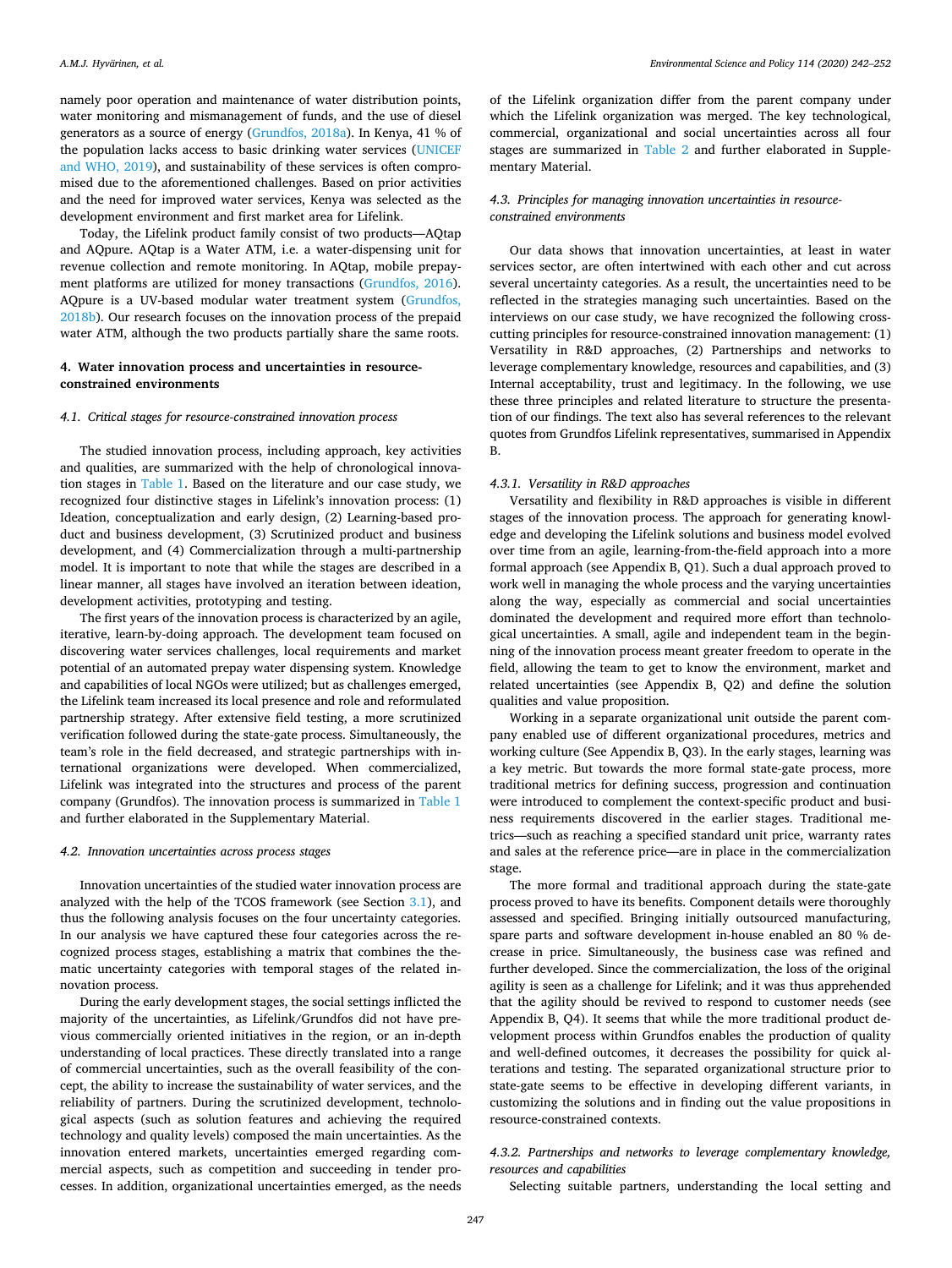overcoming the related uncertainties are considered crucial for resource-constrained innovation ([Hahn and Gold, 2014;](#page-10-51) [Van den](#page-11-31)  [waeyenberg and Hens, 2012;](#page-11-31) [Webb et al., 2010](#page-11-25)). Our research data shows how the Lifelink organization had to commit and deploy its resources in order to get to know the new operational environment and model. This required fnding the right people, organisations and networks to leverage, understanding market dynamics, and coping with the uncertainties. In different stages the partners differ, as different resources and capabilities are required. The initial stages required mobilizing the Lifelink team to the feld and engaging specialists and organizations with specifc knowledge in order to fnd suitable locations for prototyping, and to understand the business model requirements in the water sector (see Appendix B, Q5). In later stages, resources and capabilities of the parent company were leveraged to a greater degree, and responsibilities for the value chain activities were shared between the organizational entities.

During the piloting of the 1st and 2nd generation Lifelinks ([Table 1](#page-4-0)), collaboration with NGOs and donor organizations (some of which had purchased a Lifelink solutions) served as important sources of market knowledge (see Appendix B, Q6). In the later stages, partnerships established with organizations having broader geographical scope or certain domain expertise enabled efficient scaling up (see Appendix B, Q7), and Grundfos/Lifelink could focus on their core competencies—innovation and R&D. For instance, the partnership with Ericsson—an international mobile communications company—enables connection to a mobile payment platform, which Ericsson negotiates with each country and/or each operator.

### *4.3.3. Internal acceptability, trust and legitimacy*

Our research data indicates that internal acceptability and trust in Lifelink within Grundfos was critically important, as Lifelink was initiated through a separate organization. This was facilitated by the established tradition of internal business incubation in affiliated companies. Operating as a separate entity gave more freedom to the Lifelink organization, but it also meant that it had to communicate with the parent organization to justify its purpose and required resources (see Appendix B, Q8 and Q9). Due to the long-term commitment typically required in resource-constrained environments, internal support and trust are needed throughout the process, and not only when establishing new ventures. Still in the end of the studied process, the support and utilization of Grundfos' resources are important for Lifelink (see Appendix B, Q10).

Grundfos' way of organizing new ventures under separate organizational units can be seen as a demonstration of internal acceptability and trust, which also enabled the Lifelink organization to focus on topics that were not necessarily typical for Grundfos itself. Concurrently, this illustrates a way to manage uncertainties arising from these new ventures. The interviews indicate that Lifelink had a stronger emphasis on social and commercial aspects than on technological development, the traditional stronghold of Grundfos. The combination of freedom to operate and clear, long-term support by the parent company forms a key enabler for the water services innovation process. Our case study also shows how proximity—the ability to collaborate and leverage resources and capabilities of the parent organization—enables resourceconstrained innovation.

### <span id="page-7-0"></span>**5. Discussion and implications**

### <span id="page-7-1"></span>*5.1. A process-based view on innovation management in resourceconstrained environments*

This case study provides process-based insights into the diversity of uncertainties and related management strategies in a water services innovation. We utilized two main frameworks, the innovation stages and the TCOS framework (Section [3.1\)](#page-3-0) as a mean to study uncertainties throughout the innovation process stages. We argue that this is

particularly relevant in resource-constrained environments, where a variety of uncertainties (including diverse social uncertainties) are present across the innovation process.

Our case study suggests that successful innovation process in resource-constrained environments should be built upon an iterative and agile approach to enable constant learning from the environment. Western companies in particular should increase their local engagement in order to learn from the context and to incorporate these lessons into innovation development ([Schuster and Holtbrügge, 2012;](#page-11-32) [Zeschky](#page-11-22)  [et al., 2011,](#page-11-22) [2014](#page-11-15)). More traditional approaches, such as the state-gate process, proved beneficial in later process stages when scrutiny is required. The results, however, indicate that the innovation process should not evolve into an overly formal mode: agility is required even when innovations are commercialized in order to respond to varying needs and requirements in resource-constrained environments.

For water services innovation in resource-constrained environments, it is critical to understand the local environment, institutions and actors, including project implementers, water service providers and end-users. These aspects shape the solutions (including products and service and business models) to fit the needs and preferences of users, system operators and managers. Furthermore, the developed solutions need to correspond with the institutional and implementation requirements. Such an understanding is necessary, even when providing technologies and services to other parties such as governmental organizations and the private sector delivering water services.

Our results also clearly indicate the importance of partnerships and stakeholder collaboration in diferent innovation stages, and how requirements for partners vary in time, depending on the process stage and prevailing uncertainties. To our knowledge, previous studies have not recognized and discussed this temporal aspect of collaboration with partners. Partnerships, where national and international NGOs and development agencies have a key role, may be diferent from typical partnerships in more affluent markets [\(Hahn and Gold, 2014](#page-10-51); Hietapuro [and Halme, 2015](#page-10-39); [Mvulirwenande and Wehn, 2019](#page-10-29); [Rivera-Santos](#page-11-26)  [et al., 2012b;](#page-11-26) [Webb et al., 2010\)](#page-11-25). Utilizing partners and innovation intermediaries who understand feld circumstances and local operations is an efective strategy, but shared objectives, mutual understanding with the partners and internal knowledge on the innovators side are required – aspects, that have also been recognized by other water innovation studies ([Mvulirwenande and Wehn, 2019](#page-10-29); [Wehn and](#page-11-21)  [Montalvo, 2018a\)](#page-11-21). Partnerships are not always easy to establish, and they can ignite further uncertainty [\(Mvulirwenande and Wehn, 2019](#page-10-29); [Porter and Birdi, 2018](#page-10-52)). However, knowledgeable partners, which can difer between process stages, and informal networks help in understanding and managing various types of uncertainties as well as enable the use of external resources and capabilities.

Our study also highlights the importance of a reformulation of strategies during the innovation process. The same strategies and approaches for product and business development do not necessarily ft into the diferent stages of the process, as the requirements and focus of the processes change. For instance, in the beginning the need for market-related information is high; whilst in the later stages, the focus shifts to engineering the products to fit the developed value proposition. These fndings highlight the ways in which organizational capabilities required in developing markets difer from more traditional innovation activities focused on affluent markets (Van den waeyenberg [and Hens, 2012;](#page-11-31) [Webb et al., 2010;](#page-11-25) [Zeschky et al., 2011\)](#page-11-22). This necessitates agility in the ways of working, support from the top management as well as collaboration with non-traditional partners along the entire value chain. In contrast to innovating for affluent markets, our case shows the time-consuming nature of getting to know resourceconstrained environments and fnding the right partners, as well as the agility needed for innovation.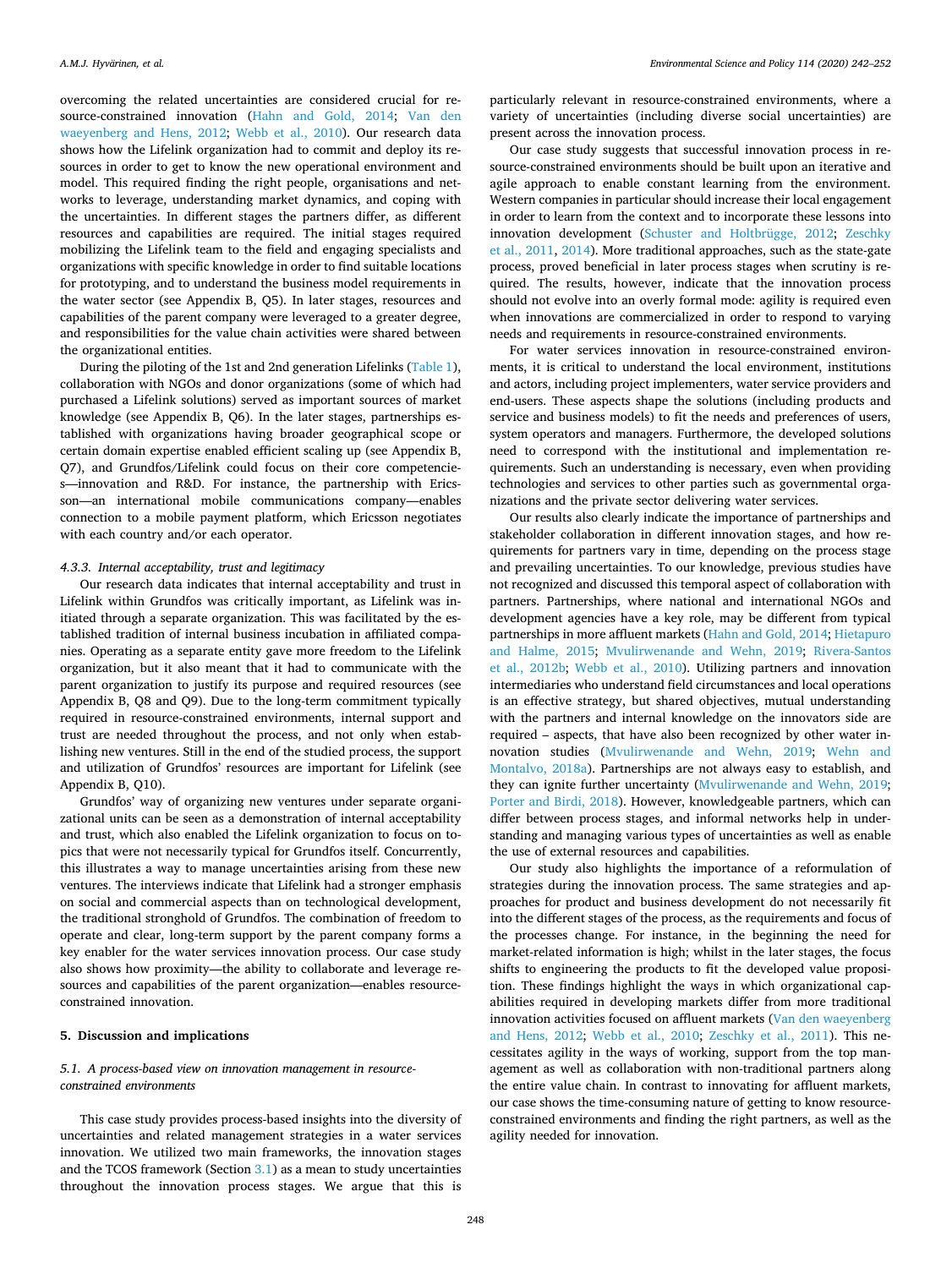#### *5.2. Methodological implications*

The key methodological novelty of our study is the application of the TCOS framework to study the diferent types of uncertainties and to recognize related management principles, and to do this through the main stages of a water innovation process in a resource-constrained environment. Our fndings indicate that the diferent innovation process stages face diferent types of uncertainties and that they are commonly intertwined. Our analysis shows that internal legitimacy (see Section [4.3\)](#page-6-1) plays a crucial role in the successful development of resource-constrained innovation, suggesting that future studies utilizing the TCOS framework could also consider internal legitimacy in addition to the cognitive and socio-political legitimacy discussed by [Hall et al.](#page-10-53)  [\(2014a,](#page-10-53) [2012](#page-10-54), [2011\)](#page-10-12).

Our case underlines the importance of acknowledging and understanding social uncertainties throughout the process. Our fndings show how the social setting can infict various other types of uncertainties, requiring companies to fnd new ways and strategies to understand and manage these challenges. However, due to the intertwined nature of uncertainties, the strategies should enable the management of various uncertainties at the same time, although these strategies can difer between stages. These observations support the use of the TCOS framework—combined with the innovation process (temporal dimension)—as an analytical tool in understanding resource-constrained innovation.

Previous studies have emphasized the meaning of partnerships for innovation [\(Hahn and Gold, 2014;](#page-10-51) [Hietapuro and Halme, 2015;](#page-10-39) [Ray](#page-11-2)  [and Ray, 2011;](#page-11-2) [Wehn and Montalvo, 2018a](#page-11-21)). Our study provides a new understanding of the variety and role of partners throughout the temporal dimension. The use of diferent methodologies and perspectives might be required between process stages in order to reach a comprehensive understanding of partnerships.

#### *5.3. Managerial implications*

There are three key managerial implications from our study: (1) Understanding local context, available resources and capabilities as well as the targeted sector, (2) Commitment to internal competence development, and (3) Selection of partners in diferent stages to access complementary knowledge, resources, capabilities and networks.

To tap into resource-constrained customer segments, local development and manufacturing in low-cost environments have been regarded as key means to bring costs down and answer to the needs and desires of consumers [\(Winterhalter et al., 2015](#page-11-6); [Zeschky et al., 2011](#page-11-22)). However, to our knowledge, these studies have only focused on industrial manufacturing resources and capabilities in Asia, and not in Africa. In our case, the technologies are not manufactured locally in Kenya, as the manufacturing facilities are centralized in selected existing locations to ensure quality and cost-efficiency. We argue that existing facilities and required investments, together with the quantity and quality of manufactured goods, afect the overall applicability and potential of cost savings through local manufacturing. The principle of local manufacturing is noble, but not applicable in all contexts and sectors. For instance, in many parts of Africa, the history and capabilities for industrial manufacturing difer greatly from China and India. Furthermore, the market for low-cost manufacturing is currently very competitive. Importance of understanding the local context and sector are further elaborated in Supplementary Material and Sections [4](#page-6-0)  and [5.1.](#page-7-1)

Innovating organizations need to themselves hold relevant knowledge, resources and capabilities, instead of relying solely on external support and partners. When entering new market areas, organizations need to be committed to develop the competencies, skills and capabilities of staff in order to understand, develop and manage the innovation process. Partnerships in diferent stages of the innovation process can serve for diferent purposes, and in our case study multiple

partners are required. Complementary role of partners is further elaborated in Section [4.3.2](#page-6-2).

### **6. Conclusions**

Our case study provides insights into the specifc characteristics and uncertainties of water innovation process in resource-constrained environments. Examples of resource-constrained innovations from a variety of sectors exist [\(Gebauer et al., 2017;](#page-10-6) [Gebauer and Saul, 2014](#page-10-7); [Marconatto et al., 2016;](#page-10-55) [Mvulirwenande and Wehn, 2019](#page-10-29); [Winterhalter](#page-11-5)  [et al., 2017\)](#page-11-5), but there is no consistent knowledge on how sector-specifc characteristics and uncertainties in these environments infuence both the outcomes of the innovation process and the process itself. For western companies, resource-constrained areas often present new markets, and understanding the socio-economic and political environment—and related uncertainties—is crucial for success.

This article provides new understanding of the complexity and timeconsuming nature of developing and managing water innovation in resource-constrained environments. Scrutiny is required in certain stages of the process, especially in defning the fnal technological confguration; on this front, the structured state-gate process proved its power, to complement the more agile approach that was used in particular during the early stages of the innovation process. The results indicate the signifcance of social uncertainties throughout all stages of the innovation process, including the ways they evolve, impact and relate to the other types of uncertainties. The entire innovation process and related innovation management strategy development can thus be seen as learning-based processes, where new knowledge is co-created through engagement with other actors. For this to be successful, it is naturally important to identify right partners for diferent stages, but also to understand and appreciate the diferent ways of working to make the most of the collaboration.

Based on our analysis, we argue for a holistic design of innovation management strategies to overcome uncertainties in diferent innovation process stages. The strong involvement of the public sector, donors and other development sector organizations has shaped the water sector in developing regions, and private sector actors need to consider this when entering these markets. Combining the vast sectoral knowledge held by public and development sector actors with the additional competencies of the private sector has the potential to create more efficient water services. While the SDGs also emphasize public-private collaboration, further enabling policies are still required for such collaboration really to be effective. It is important to recognize that innovation in such environments is also a highly sensitive and politicized feld, with difering interests and tensions ([Pansera and Owen, 2018](#page-10-42)). The sustainability implications of developed products and services need to be therefore assessed in a transparent manner.

We suggest that future studies on water innovation in Africa should pay careful attention to social uncertainties and their linkages to other uncertainties throughout the innovation process. Only a nuanced understanding of the key innovation stages and the interconnected uncertainties enables successful innovation development and management. More thorough understanding of the most viable ways for partner selection across the innovation process is also needed. Combinations of diferent innovation development approaches, such as agile and stategate processes, provide another interesting arena for future studies.

### **Author contributions**

Anne M.J. Hyvärinen had the main responsibility for the research design, collecting and analysing the data and writing the article. Jarkko Levänen and Marko Keskinen helped in designing the research and contributed particularly to writing the article.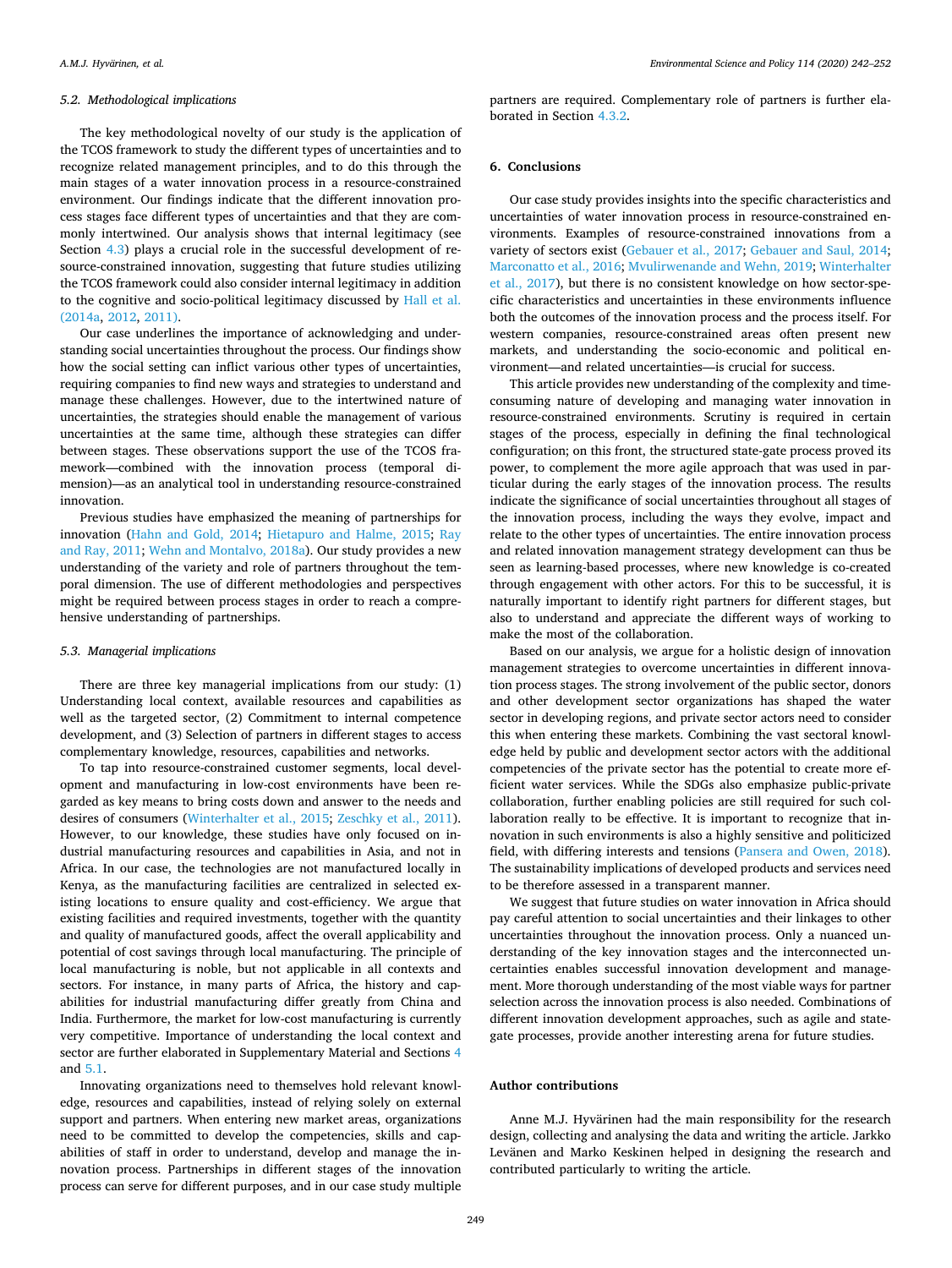#### **Declaration of Competing Interest**

The authors declare that they have no known competing fnancial interests or personal relationships that could have appeared to infuence the work reported in this paper.

#### **Acknowledgements**

This work was supported by Business Finland, within the New

**Appendix A. List of data utilized in this article** 

### [Table A1](#page-9-0)

#### <span id="page-9-0"></span>**Table A1**

Interviewed key informants, visited sites and other data.

Global project (newglobal.aalto.f) at Aalto University. The authors thank Sara Lindeman and Minna Halme for excellent project leadership and the rest of New Global community for their valuable comments and for the inspiring learning environment. We also thank Olli Varis for his continuous encouragement, and the entire Water and Development Research Group at Aalto University for the supportive learning environment.

An earlier version of the research was presented at the R&D Management Conference 2017 in Leuven, Belgium.

| <b>DATA SOURCE</b>                                                                                                                                                                                                         | <b>DURATION</b>   | <b>DATA TYPE</b>                               |
|----------------------------------------------------------------------------------------------------------------------------------------------------------------------------------------------------------------------------|-------------------|------------------------------------------------|
| Managing Director, Grundfos Lifelink                                                                                                                                                                                       | 60 minutes        | Recorded semi-structured Skype<br>interview    |
| Global Partnerships Director, Grundfos Lifelink                                                                                                                                                                            | 60 minutes        | Recorded semi-structured Skype<br>interview    |
| Global Product Manager, Grundfos                                                                                                                                                                                           | $60 + 30$ minutes | Recorded semi-structured Skype<br>interviews   |
| Senior Technology Director, Grundfos                                                                                                                                                                                       | 80 minutes        | Recorded semi-structured interview             |
| Field Technician, Grundfos Lifelink Kenya                                                                                                                                                                                  | 120 minutes       | Recorded semi-structured interview             |
| Field Technician, Grundfos Lifelink                                                                                                                                                                                        | 30 minutes        | Recorded semi-structured interview             |
| Urban water utility, Kenya, Regional Officer. 3rd generation Lifelink                                                                                                                                                      | $45 + 30$ minutes | Field observations and notes on<br>discussions |
| Urban water utility, Kenya, Regional Manager & Social Worker                                                                                                                                                               | 60 minutes        | Recorded semi-structured interview             |
| Water Committee member in Athiriver. Operator of 1 st generation Lifelink                                                                                                                                                  | 60 minutes        | Field observations and notes on<br>discussions |
| Head of local Water Committee in Mwambathaana. Operator of 2nd generation Lifelink                                                                                                                                         | 90 minutes        | Field observations and notes on<br>discussions |
| Administrative Manager, Grundfos Lifelink Kenya                                                                                                                                                                            | 30 minutes        | Notes on discussion                            |
| Grundfos annual reports 2008–2016, Grundfos journals 2012–2016, Grundfos website, Case study reports, Project<br>reports, Research and consultant reports, Blog posts, News, Articles, Conference presentations and papers |                   | Documentary material                           |

### **Appendix B. Quotes from Grundfos Lifelink representatives**

Q1: The Lifelink Managing Director noted the remarkable diference between the two R&D approaches: '*we worked like day and night*'.

Q2: The importance of beginning the Lifelink innovation process with a small, agile team is described by the Global Product Manager: '…*taking the right R&D approach at the right point of time. Starting with, when you don't know, you have a lot of uncertainties and a lot of missing knowledge, instead of trying to make a big development and plan a lot, you take a very iterative learning-based approach. We could have started with a big development project, and then we wouldn't have had any doubts with the prototypes…but it probably would not have been a product that was matching requirements and the needs of the customers*'.

Q3: The Lifelink Managing Director describes the early stage metrics: '*Every year we had to prove some new points to be allowed to go for a second round. So learning per dollars spent, it was quite important in these early days*'.

Q4: As described by the Lifelink Managing Director: '*We would need to get that agility back so we can work very fast with customers when they have special requirements*'.

Q5: Commitment, presence and learning by the Lifelink team is described by the Global Product Manager: *'They also spent quite a bit of time in the feld, really being out there with their pilots and seeing how would it...how was the user experience around them. How did the technologies ft to real life, and learning from that'*.

Q6: The Global Partnerships Director explains the role of other organizations as knowledge sources: *'We collect some data by ourselves; but the NGOs on the ground also have a lot of data. When we started developing the next generation, we had a lot of consultation with the NGOs, even with the World Bank representatives, with the government ofcials, and the utilities to make sure that the features we are building respond to the markets'*.

Q7: The Lifelink Managing Director explains partnerships with globally operating organizations: *'We do not work with the NGOs country-bycountry. We work with global framework agreements. Then it is up to the NGO to discuss country-by-country with their own people whether or not this technology should be embraced. We now have fve of these major framework agreements with some of the biggest NGOs of the world'*.

Q8: The Lifelink Managing Director describes communication with Grundfos: *'We have been fghting internally at Grundfos to make sure that you can say the opportunities are being understood in the right way and where Lifelink should belong within Grundfos'*.

Q9: The Lifelink Managing Director describes the resources available from Lifelink from Grundfos: '*Every time that I [the Lifelink Managing Director] have raised my voice or needed anything, Grundfos has given it to me'.* 

Q10: The Lifelink Managing Director talks about the support and resources from Grundfos: '*I'm so privileged that I actually control the people in the sales companies [of Grundfos]. You can say they have a dual responsibility or dual reporting where they also report to the Grundfos GM. But ultimately [for Lifelink], it is my responsibility and I can make the call'.*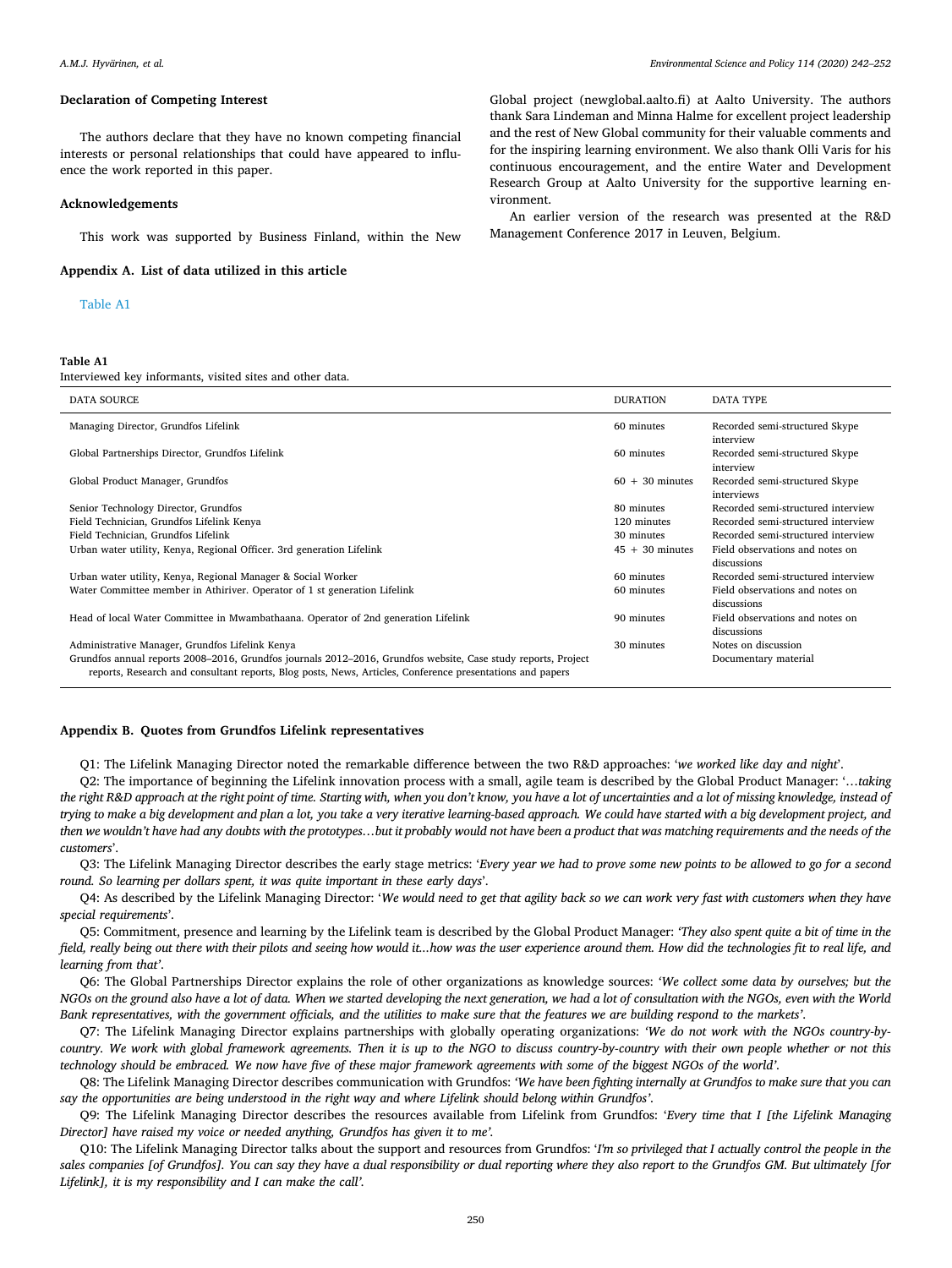### **Appendix C. Supplementary data**

Supplementary material related to this article can be found, in the online version, at doi[:https://doi.org/10.1016/j.envsci.2020.07.007.](https://doi.org/10.1016/j.envsci.2020.07.007)

#### **References**

- <span id="page-10-46"></span>[Andersen, P.H., 2011. Imagining and realizing network-based business models for BOP](http://refhub.elsevier.com/S1462-9011(19)30995-5/sbref0005)  [markets: the case of grundfos LIFELINK. In: Presented at the Industrial Marketing and](http://refhub.elsevier.com/S1462-9011(19)30995-5/sbref0005)  [Purchasing Conference. Aarhus University, Department of Business Administration,](http://refhub.elsevier.com/S1462-9011(19)30995-5/sbref0005)  [Business and Social Sciences, Denmark, Glasgow, Scotland. pp. 32](http://refhub.elsevier.com/S1462-9011(19)30995-5/sbref0005).
- <span id="page-10-14"></span>Annala, L., Sarin, A., Green, J., 2018. Co-production of frugal innovation: case of low cost reverse osmosis water filters in India. J. Clean. Prod. 171, 110-118. https://doi.org/ [10.1016/j.jclepro.2016.07.065.](https://doi.org/10.1016/j.jclepro.2016.07.065)
- <span id="page-10-41"></span>Arora, S., Romijn, H., 2012. The empty rhetoric of poverty reduction at the base of the pyramid. Organization 19, 481–505. [https://doi.org/10.1177/1350508411414294.](https://doi.org/10.1177/1350508411414294) [Böhle, F., 2011. Management of uncertainty–A blind spot in the promotion of innova-](http://refhub.elsevier.com/S1462-9011(19)30995-5/sbref0020)
- <span id="page-10-10"></span>[tions. Enabling Innovation. Springer, Berlin, Heidelberg, pp. 17–29.](http://refhub.elsevier.com/S1462-9011(19)30995-5/sbref0020)
- <span id="page-10-32"></span>[Cooper, R.G., 1990. Stage-gate systems: a new tool for managing new products. Bus.](http://refhub.elsevier.com/S1462-9011(19)30995-5/sbref0025) [Horiz. 33, 44–54.](http://refhub.elsevier.com/S1462-9011(19)30995-5/sbref0025)
- <span id="page-10-31"></span>Cooper, R.G., 2008. Perspective: the stage-gate® idea-to-Launch process—update, what's new, and NexGen systems. J. Prod. Innov. Manag. 25, 213–232. [https://doi.org/10.](https://doi.org/10.1111/j.1540-5885.2008.00296.x)  [1111/j.1540-5885.2008.00296.x](https://doi.org/10.1111/j.1540-5885.2008.00296.x).
- <span id="page-10-33"></span>Cooper, R.G., Sommer, A.F., 2016. The agile–stage-Gate hybrid model: a promising new approach and a new research opportunity. J. Prod. Innov. Manag. 33, 513–526. [https://doi.org/10.1111/jpim.12314.](https://doi.org/10.1111/jpim.12314)
- <span id="page-10-22"></span>Cunha, M.Pe, Rego, A., Oliveira, P., Rosado, P., Habib, N., 2014. Product innovation in resource-poor environments: three research streams. J. Prod. Innov. Manag. 31, 202–210. <https://doi.org/10.1111/jpim.12090>.
- <span id="page-10-23"></span>de Georgio Ferrari Trecate, F., Jacmain, C., van der Hoek, H., 2020. Kolochilikélan: a digital opportunity for Malian emptying operators to boost their business. Environ. Sci. Policy 106, 29–35. [https://doi.org/10.1016/j.envsci.2020.01.012.](https://doi.org/10.1016/j.envsci.2020.01.012)
- <span id="page-10-45"></span>Dubois, A., Gadde, L.-E., 2002. Systematic combining: an abductive approach to case research. J. Bus. Res. 55, 553–560. [https://doi.org/10.1016/S0148-2963\(00\)](https://doi.org/10.1016/S0148-2963(00)00195-8)
- <span id="page-10-24"></span>[00195-8](https://doi.org/10.1016/S0148-2963(00)00195-8). Duker, A., Cambaza, C., Saveca, P., Ponguane, S., Mawoyo, T.A., Hulshof, M., Nkomo, L., Hussey, S., Van den Pol, B., Vuik, R., Stigter, T., van der Zaag, P., 2020. Using naturebased water storage for smallholder irrigated agriculture in African drylands: Lessons from frugal innovation pilots in Mozambique and Zimbabwe. Environ. Sci. Policy 107, 1–6. <https://doi.org/10.1016/j.envsci.2020.02.010>.
- <span id="page-10-43"></span>Eisenhardt, K.M., 1989. Building theories from case study research. Acad. Manage. Rev. 14, 532–550.<https://doi.org/10.5465/AMR.1989.4308385>.
- <span id="page-10-26"></span>Foster, C., Heeks, R., 2013. Conceptualising inclusive innovation: Modifying systems of innovation frameworks to understand difusion of new technology to low-income consumers. Eur. J. Dev. Res. 25, 333–355. [https://doi.org/10.1057/ejdr.2013.7.](https://doi.org/10.1057/ejdr.2013.7)
- <span id="page-10-17"></span>Foster, T., Hope, R., 2017. Evaluating waterpoint sustainability and access implications of revenue collection approaches in rural Kenya. Water Resour. Res. 53, 1473–1490. <https://doi.org/10.1002/2016WR019634>.
- <span id="page-10-7"></span>Gebauer, H., Saul, C.J., 2014. Business model innovation in the water sector in developing countries. Sci. Total Environ. 488–489, 512–520. [https://doi.org/10.1016/j.](https://doi.org/10.1016/j.scitotenv.2014.02.046) [scitotenv.2014.02.046.](https://doi.org/10.1016/j.scitotenv.2014.02.046)
- <span id="page-10-6"></span>Gebauer, H., Haldimann, M., Saul, C.J., 2017. Business model innovations for overcoming barriers in the base-of-the-pyramid market. Ind. Innov. 24, 543–568. [https://doi.org/](https://doi.org/10.1080/13662716.2017.1310033)  [10.1080/13662716.2017.1310033.](https://doi.org/10.1080/13662716.2017.1310033)
- <span id="page-10-47"></span>[Grundfos, 2008. Annual Report 2008. The Grundfos Groups and the Poul Due Jensen](http://refhub.elsevier.com/S1462-9011(19)30995-5/sbref0085) [Foundation.](http://refhub.elsevier.com/S1462-9011(19)30995-5/sbref0085)
- <span id="page-10-49"></span>Grundfos, 2016. Ericsson and Grundfos Enable Simplifed Access to Drinking Water Through Mobile Wallets. [https://www.grundfos.com/about-us/news-and-press/](https://www.grundfos.com/about-us/news-and-press/news/Grundfos-and-Ericsson-enable-simplified-access-to-drinking-water-through-mobile-wallets.html) [news/Grundfos-and-Ericsson-enable-simplifed-access-to-drinking-water-through](https://www.grundfos.com/about-us/news-and-press/news/Grundfos-and-Ericsson-enable-simplified-access-to-drinking-water-through-mobile-wallets.html)[mobile-wallets.html.](https://www.grundfos.com/about-us/news-and-press/news/Grundfos-and-Ericsson-enable-simplified-access-to-drinking-water-through-mobile-wallets.html)
- <span id="page-10-48"></span>Grundfos, 2018a. Grundfos Lifelink Projects in Kenya - Connecting the Link to Sustainable Water Supply. [https://www.grundfos.com/cases/fnd-case/grundfos-lifelink](https://www.grundfos.com/cases/find-case/grundfos-lifelink-projects-in-kenya.html)[projects-in-kenya.html](https://www.grundfos.com/cases/find-case/grundfos-lifelink-projects-in-kenya.html).
- <span id="page-10-50"></span>Grundfos, 2018b. AQpure Water Treatment System Producing Drinking Water. [https://](https://www.grundfos.com/products/find-product/aqpure.html)  [www.grundfos.com/products/fnd-product/aqpure.html](https://www.grundfos.com/products/find-product/aqpure.html).
- <span id="page-10-51"></span>Hahn, R., Gold, S., 2014. Resources and governance in "base of the pyramid"-partnerships: assessing collaborations between businesses and non-business actors. J. Bus. Res. 67, 1321–1333. [https://doi.org/10.1016/j.jbusres.2013.09.002.](https://doi.org/10.1016/j.jbusres.2013.09.002)
- <span id="page-10-18"></span>Hall, J.K., Martin, M.J.C., 2005. Disruptive technologies, stakeholders and the innovation value-added chain: a framework for evaluating radical technology development. RD Manag. 35, 273–284. <https://doi.org/10.1111/j.1467-9310.2005.00389.x>.
- <span id="page-10-12"></span>Hall, J., Matos, S., Silvestre, B., Martin, M., 2011. Managing technological and social uncertainties of innovation: the evolution of Brazilian energy and agriculture. Technol. Forecast. Soc. Change, Contains Special Section: Emerging Technologies in Emerging Markets 78, 1147–1157.<https://doi.org/10.1016/j.techfore.2011.02.005>.
- <span id="page-10-54"></span>Hall, J., Matos, S., Sheehan, L., Silvestre, B., 2012. Entrepreneurship and innovation at the base of the pyramid: a recipe for inclusive growth or social exclusion? Int. J. Manag. Stud. Res. 49, 785–812. [https://doi.org/10.1111/j.1467-6486.2012.01044.x.](https://doi.org/10.1111/j.1467-6486.2012.01044.x)
- <span id="page-10-53"></span>Hall, J., Bachor, V., Matos, S., 2014a. Developing and difusing new technologies. Calif. Manage. Rev. 56, 98–117.<https://doi.org/10.1525/cmr.2014.56.3.98>.
- <span id="page-10-11"></span>Hall, J., Matos, S.V., Martin, M.J.C., 2014b. Innovation pathways at the Base of the Pyramid: establishing technological legitimacy through social attributes. Technovation 34, 284–294. [https://doi.org/10.1016/j.technovation.2013.12.003.](https://doi.org/10.1016/j.technovation.2013.12.003)
- <span id="page-10-2"></span>[Hart, S.L., Christensen, C.M., 2002. The great leap: driving innovation from the base of](http://refhub.elsevier.com/S1462-9011(19)30995-5/sbref0135) [the pyramid. MIT Sloan Manag. Rev. 2002, 51–56.](http://refhub.elsevier.com/S1462-9011(19)30995-5/sbref0135)
- <span id="page-10-37"></span>Hart, S., Sharma, S., Halme, M., 2016. Poverty, business strategy, and sustainable development. Organ. Environ. 29, 401–415. [https://doi.org/10.1177/](https://doi.org/10.1177/1086026616677170) [1086026616677170.](https://doi.org/10.1177/1086026616677170)
- <span id="page-10-39"></span>[Hietapuro, M., Halme, M., 2015. Partnerships for poverty alleviation: Cross-Sector and](http://refhub.elsevier.com/S1462-9011(19)30995-5/sbref0145) [B2B collaboration in the Base of the pyramid markets. In: Casado-Caneque, F., Hart,](http://refhub.elsevier.com/S1462-9011(19)30995-5/sbref0145)  [S. \(Eds.\), Base of the Pyramid 3.0. Sustainable Greenleaf Publishing, pp. 142–160.](http://refhub.elsevier.com/S1462-9011(19)30995-5/sbref0145)
- <span id="page-10-27"></span>Hossain, M., 2020. Frugal innovation: conception, development, difusion, and outcome. J. Clean. Prod. 262, 121456. [https://doi.org/10.1016/j.jclepro.2020.121456.](https://doi.org/10.1016/j.jclepro.2020.121456)
- <span id="page-10-8"></span>Hyvärinen, A., Keskinen, M., Varis, O., 2016. Potential and pitfalls of frugal innovation in the water sector: insights from Tanzania to global value chains. Sustainability 8, 888. [https://doi.org/10.3390/su8090888.](https://doi.org/10.3390/su8090888)
- <span id="page-10-19"></span>[Jalonen, H., 2011. The uncertainty of innovation: a systematic review of the literature. J.](http://refhub.elsevier.com/S1462-9011(19)30995-5/sbref0160)  [Manag. Res. 4.](http://refhub.elsevier.com/S1462-9011(19)30995-5/sbref0160)
- <span id="page-10-15"></span>[Karnani, A., 2007. The mirage of marketing to the bottom of the pyramid: HOW THE](http://refhub.elsevier.com/S1462-9011(19)30995-5/sbref0165) [PRIVATE SECTOR CAN HELP ALLEVIATE POVERTY. Calif. Manage. Rev. 49,](http://refhub.elsevier.com/S1462-9011(19)30995-5/sbref0165) [90–111.](http://refhub.elsevier.com/S1462-9011(19)30995-5/sbref0165)
- <span id="page-10-34"></span>[Khanna, T., Palepu, K., 2010. Winning in Emerging Markets: A Road Map for Strategy and](http://refhub.elsevier.com/S1462-9011(19)30995-5/sbref0170)  [Execution. Harvard Business Press, Boston, Massachusetts, USA.](http://refhub.elsevier.com/S1462-9011(19)30995-5/sbref0170)
- <span id="page-10-40"></span>Kolk, A., Rivera-Santos, M., Rufín, C., 2014. Reviewing a decade of research on the "Base/ Bottom of the pyramid" (BOP) concept. Bus. Soc. 53, 338–377. [https://doi.org/10.](https://doi.org/10.1177/0007650312474928) [1177/0007650312474928](https://doi.org/10.1177/0007650312474928).
- <span id="page-10-44"></span>[Komakech, H.C., Kaemdin, M., 2019. Assessing the Performance of Prepaid Water](http://refhub.elsevier.com/S1462-9011(19)30995-5/sbref0180) [Systems in Rural Tanzania, HDIF Research Briefng. Human Development Innovation](http://refhub.elsevier.com/S1462-9011(19)30995-5/sbref0180)  [Fund, Dar es Salaam](http://refhub.elsevier.com/S1462-9011(19)30995-5/sbref0180).
- <span id="page-10-16"></span>[Leach, M., Stirling, A.C., Scoones, I., 2010. Dynamic Sustainabilities: Technology,](http://refhub.elsevier.com/S1462-9011(19)30995-5/sbref0185) [Environment, Social Justice, 1 edition. Routledge](http://refhub.elsevier.com/S1462-9011(19)30995-5/sbref0185).
- <span id="page-10-9"></span>Levänen, J., Hossain, M., Lyytinen, T., Hyvärinen, A., Numminen, S., Halme, M., 2015. Implications of frugal innovations on sustainable development: evaluating water and energy innovations. Sustainability 8, 4.<https://doi.org/10.3390/su8010004>.
- <span id="page-10-38"></span>London, T., Hart, S.L., 2004. Reinventing strategies for emerging markets: beyond the transnational model. J. Int. Bus. Stud. 35, 350–370. [https://doi.org/10.1057/](https://doi.org/10.1057/palgrave.jibs.8400099) [palgrave.jibs.8400099](https://doi.org/10.1057/palgrave.jibs.8400099).
- <span id="page-10-35"></span>Mair, J., Marti, I., Ventresca, M.J., 2012. Building inclusive markets in rural Bangladesh: how intermediaries work institutional voids. Acad. Manage. J. 55, 819–850. [https://](https://doi.org/10.5465/amj.2010.0627)  [doi.org/10.5465/amj.2010.0627](https://doi.org/10.5465/amj.2010.0627).
- <span id="page-10-55"></span>Marconatto, D.A.B., Barin-Cruz, L., Pozzebon, M., Poitras, J.-E., 2016. Developing sustainable business models within BOP contexts: mobilizing native capability to cope with government programs. J. Clean. Prod. 129, 735–748. [https://doi.org/10.1016/j.](https://doi.org/10.1016/j.jclepro.2016.03.038)  [jclepro.2016.03.038.](https://doi.org/10.1016/j.jclepro.2016.03.038)
- <span id="page-10-20"></span>Matos, S., Hall, J., 2007. Integrating sustainable development in the supply chain: the case of life cycle assessment in oil and gas and agricultural biotechnology. Supply Chain Manag. Sustain. Environ. Issue Front. Empir. Supply Chain Res. 25, 1083–1102.<https://doi.org/10.1016/j.jom.2007.01.013>.
- <span id="page-10-13"></span>Melander, L., Tell, F., 2014. Uncertainty in collaborative NPD: efects on the selection of technology and supplier. J. Eng. Technol. Manag. 31, 103–119. [https://doi.org/10.](https://doi.org/10.1016/j.jengtecman.2013.10.009) [1016/j.jengtecman.2013.10.009.](https://doi.org/10.1016/j.jengtecman.2013.10.009)
- <span id="page-10-28"></span>[Mulgan, G., Tucker, S., Ali, R., Sanders, B., 2007. Social Innovation: What It Is, Why It](http://refhub.elsevier.com/S1462-9011(19)30995-5/sbref0220)  [Matters and How It Can Be Accelerated. Skoll Centre for Social Entrepreneurship. The](http://refhub.elsevier.com/S1462-9011(19)30995-5/sbref0220)  [Young Foundation.](http://refhub.elsevier.com/S1462-9011(19)30995-5/sbref0220)
- <span id="page-10-29"></span>Mvulirwenande, S., Wehn, U., 2019. Promoting Smart Water Systems in Developing Countries Through Innovation Partnerships: Evidence from VIA Water-Supported Projects in Africa. pp. 1–41. [https://doi.org/10.1007/698\\_2019\\_422](https://doi.org/10.1007/698_2019_422).
- <span id="page-10-36"></span>Olsen, M., Boxenbaum, E., 2009. Bottom-of-the-pyramid: organizational barriers to implementation. Calif. Manage. Rev. 51, 100–125. [https://doi.org/10.2307/41166507.](https://doi.org/10.2307/41166507)

<span id="page-10-5"></span>[Pansera, M., 2018. Frugal or fair? The unfulflled promises of frugal innovation. Technol.](http://refhub.elsevier.com/S1462-9011(19)30995-5/sbref0235)  [Innov. Manag. Rev. 8.](http://refhub.elsevier.com/S1462-9011(19)30995-5/sbref0235)

- <span id="page-10-25"></span>Pansera, M., Owen, R., 2015. Framing resource-constrained innovation at the 'bottom of the pyramid': insights from an ethnographic case study in rural Bangladesh. Technol. Forecast. Soc. Change 300–311. [https://doi.org/10.1016/j.techfore.2014.10.004.](https://doi.org/10.1016/j.techfore.2014.10.004)
- <span id="page-10-42"></span>Pansera, M., Owen, R., 2018. Framing inclusive innovation within the discourse of development: insights from case studies in India. Res. Policy 47, 23–34. [https://doi.org/](https://doi.org/10.1016/j.respol.2017.09.007)  [10.1016/j.respol.2017.09.007](https://doi.org/10.1016/j.respol.2017.09.007).
- <span id="page-10-52"></span>Porter, J.J., Birdi, K., 2018. 22 reasons why collaborations fail: lessons from water innovation research. Environ. Sci. Policy 89, 100–108. [https://doi.org/10.1016/j.](https://doi.org/10.1016/j.envsci.2018.07.004)  [envsci.2018.07.004.](https://doi.org/10.1016/j.envsci.2018.07.004)

<span id="page-10-1"></span>[Prahalad, C.K., 2004. The Fortune at the Bottom of the Pyramid: Eradicating Poverty](http://refhub.elsevier.com/S1462-9011(19)30995-5/sbref0255)  [Through Profts, 1st edition. Wharton School Publishing, Upper Saddle River, NJ](http://refhub.elsevier.com/S1462-9011(19)30995-5/sbref0255).

- <span id="page-10-0"></span>Prahalad, C., 2012. Bottom of the pyramid as a source of breakthrough innovations. J. Prod. Innov. Manag. 29, 6–12. [https://doi.org/10.1111/j.1540-5885.2011.00874.x.](https://doi.org/10.1111/j.1540-5885.2011.00874.x)
- <span id="page-10-3"></span>[Prahalad, C.K., Hammond, A., 2002. Serving the world's poor. Proftably. Harv. Bus. Rev.](http://refhub.elsevier.com/S1462-9011(19)30995-5/sbref0265)  [80, 48–57](http://refhub.elsevier.com/S1462-9011(19)30995-5/sbref0265).
- <span id="page-10-4"></span>[Prahalad, C.K., Hart, S.L., 2002. The fortune at the bottom of the pyramid. Strategy Bus.](http://refhub.elsevier.com/S1462-9011(19)30995-5/sbref0270)  [2002, 54–67](http://refhub.elsevier.com/S1462-9011(19)30995-5/sbref0270).
- <span id="page-10-21"></span>[Prahalad, C.K., Mashelkar, R.A., 2010. Innovation's holy grail. Harv. Bus. Rev. 88,](http://refhub.elsevier.com/S1462-9011(19)30995-5/sbref0275)  [132–141](http://refhub.elsevier.com/S1462-9011(19)30995-5/sbref0275).
- <span id="page-10-30"></span>[Radjou, N., Prabhu, J., 2014. Frugal Innovation: How to Do More With Less. Profle Books](http://refhub.elsevier.com/S1462-9011(19)30995-5/sbref0280)  [Ltd, London.](http://refhub.elsevier.com/S1462-9011(19)30995-5/sbref0280)